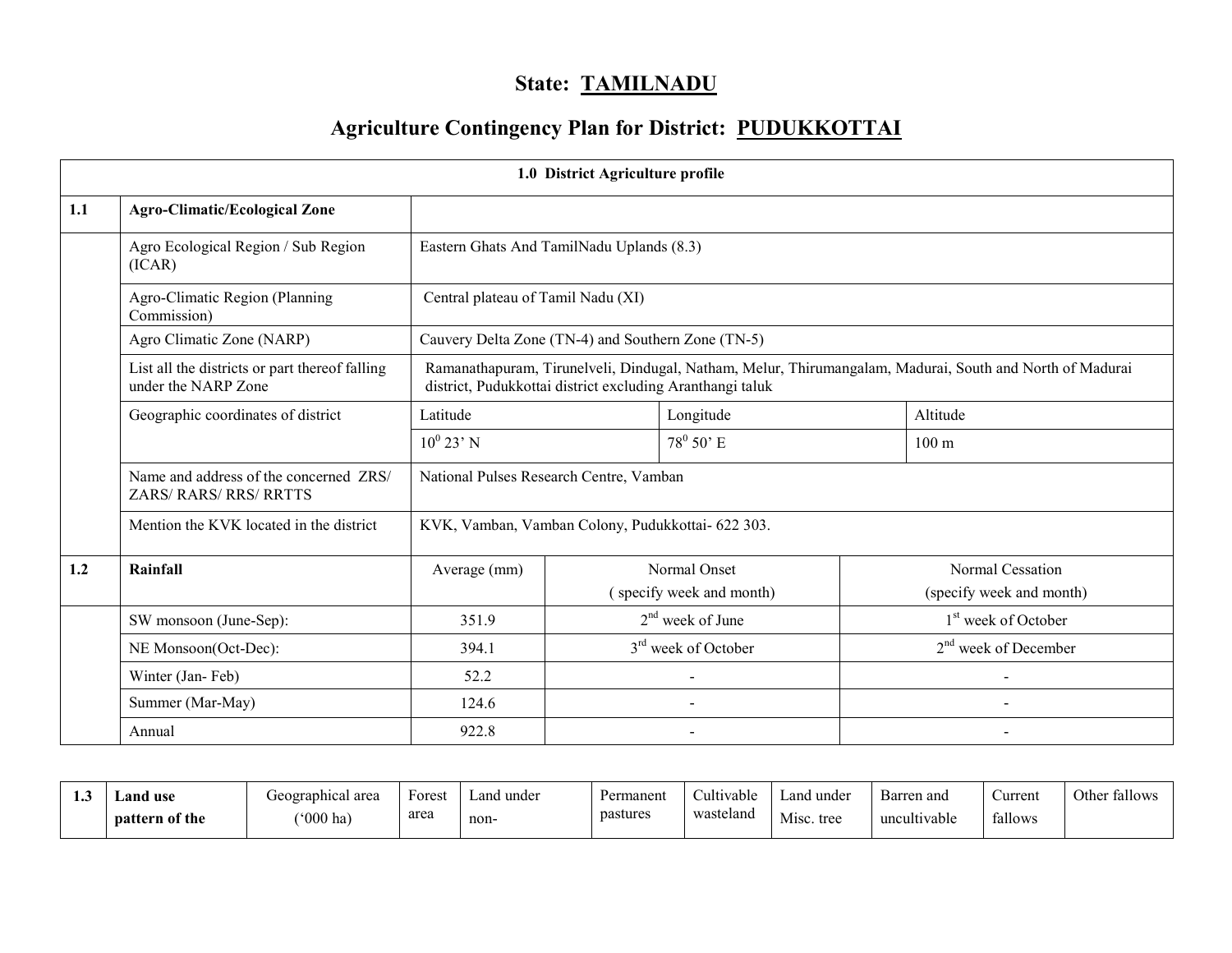| district (latest<br>statistics) |       |      | agricultural use |     |      | crops and<br>groves | land |      |      |
|---------------------------------|-------|------|------------------|-----|------|---------------------|------|------|------|
| (900ha)<br><b>Area</b> (        | 466.3 | 23.5 | 129.8            | 5.1 | 10.2 | 28.4                | 9.9  | 16.3 | 91.4 |

| 1.4 | <b>Major Soils</b>           | Area ('000 ha) | Percent $(\%)$ of total |
|-----|------------------------------|----------------|-------------------------|
|     | <b>Black Soils</b>           | 205.1          | 44                      |
|     | Deep Red Soils               | 139.9          | 30                      |
|     | Red Sandy Soils              | 121.2          | 26                      |
| 1.5 | <b>Agricultural land use</b> | Area ('000 ha) | Cropping intensity %    |
|     | Net sown area                | 156.3          | 101.4                   |
|     | Area sown more than once     | 2.2            |                         |
|     | Gross cropped area           | 158.5          |                         |

Area under major field crops & horticulture etc.

| 1.6 | Irrigation                   | Area ('000 ha) | Percent $(\% )$ |          |
|-----|------------------------------|----------------|-----------------|----------|
|     | Net irrigated area           | 107.5          | 65.1            |          |
|     | Gross irrigated area         | 109.4          | 69.9            |          |
|     | Rainfed area                 | 48.8           | 34.9            |          |
|     | <b>Sources of Irrigation</b> | Number         | Area ('000 ha)  | $%$ area |
|     | Canals                       | 28             | 8.7             | 8.3      |
|     | Ponds/Tanks                  | 5451           | 65.7            | 62.7     |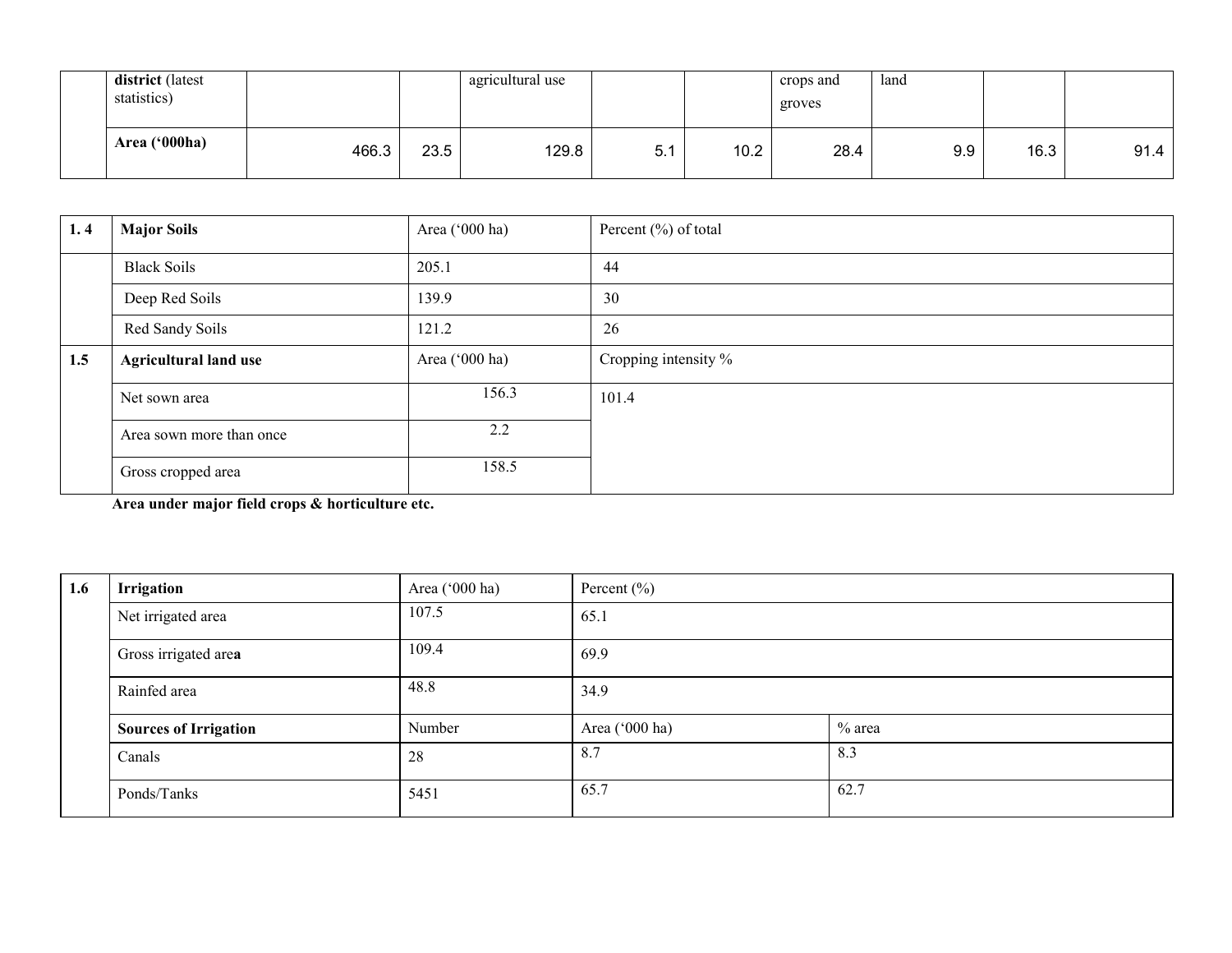| Open wells                       | 164                      |          |                                          |  |  |
|----------------------------------|--------------------------|----------|------------------------------------------|--|--|
| Tube wells/ Bore wells           | 11755                    | 22.8     | 21.7                                     |  |  |
| Supplemental Irrigation wells    | 2436                     |          |                                          |  |  |
| Total                            | 19834                    | 104.9    | 100.0                                    |  |  |
| Pump sets                        | 3141                     |          |                                          |  |  |
| Other Sources                    | 4235                     |          |                                          |  |  |
| Groundwater availability and use | No of blocks             | $%$ area | Quality of water                         |  |  |
| Over exploited                   | $\overline{\phantom{a}}$ |          |                                          |  |  |
| Critical                         | $\overline{\phantom{a}}$ |          | 83% good<br>7% medium saline             |  |  |
| Semi-critical                    |                          | 7.7      | 5% saline                                |  |  |
| Safe                             | 12                       | 92.3     | 3% medium alkaline<br>2% highly alkaline |  |  |
| Wastewater availability and use  | Data not available       |          |                                          |  |  |

| 1.7 |   | <b>Major Field Crops</b><br>cultivated |                   |         |                  | Area ('000 ha) |                          |                  |              |
|-----|---|----------------------------------------|-------------------|---------|------------------|----------------|--------------------------|------------------|--------------|
|     |   |                                        | <b>Kharif</b>     |         | Rabi             |                | <b>Summer</b>            |                  | <b>Total</b> |
|     |   |                                        | <b>Irrigated</b>  | Rainfed | <b>Irrigated</b> | Rainfed        |                          | <b>Irrigated</b> | Rainfed      |
|     |   | Paddy                                  | 0.5               | 0.001   | 85.7             | 9.7            | 0.03                     | 86.6             | 9.76         |
|     | ി | Blackgram                              | 0.1               | 0.3     | 0.18             | 0.002          | $\overline{\phantom{a}}$ | 0.03             | 0.03         |
|     | 3 | Groundnut                              | 3.4               | 12.9    | 1.91             | 1.06           | $\overline{\phantom{0}}$ | 5.36             | 13.9         |
|     |   | Maize                                  | 3.2               | 0.006   | 0.01             | 0.06           | $\overline{\phantom{0}}$ | 3.43             | 0.006        |
|     | ς | Sugarcane                              | 2.5               | $\sim$  | 4.73(Ratoon)     | $\sim$         | $\overline{\phantom{0}}$ | 7.29             |              |
|     |   | Others                                 |                   |         |                  |                |                          |                  |              |
|     |   | <b>Horticulture crops - Fruits</b>     | <b>Total area</b> |         |                  |                |                          |                  |              |
|     |   | Banana                                 |                   |         |                  | 3.6            |                          |                  |              |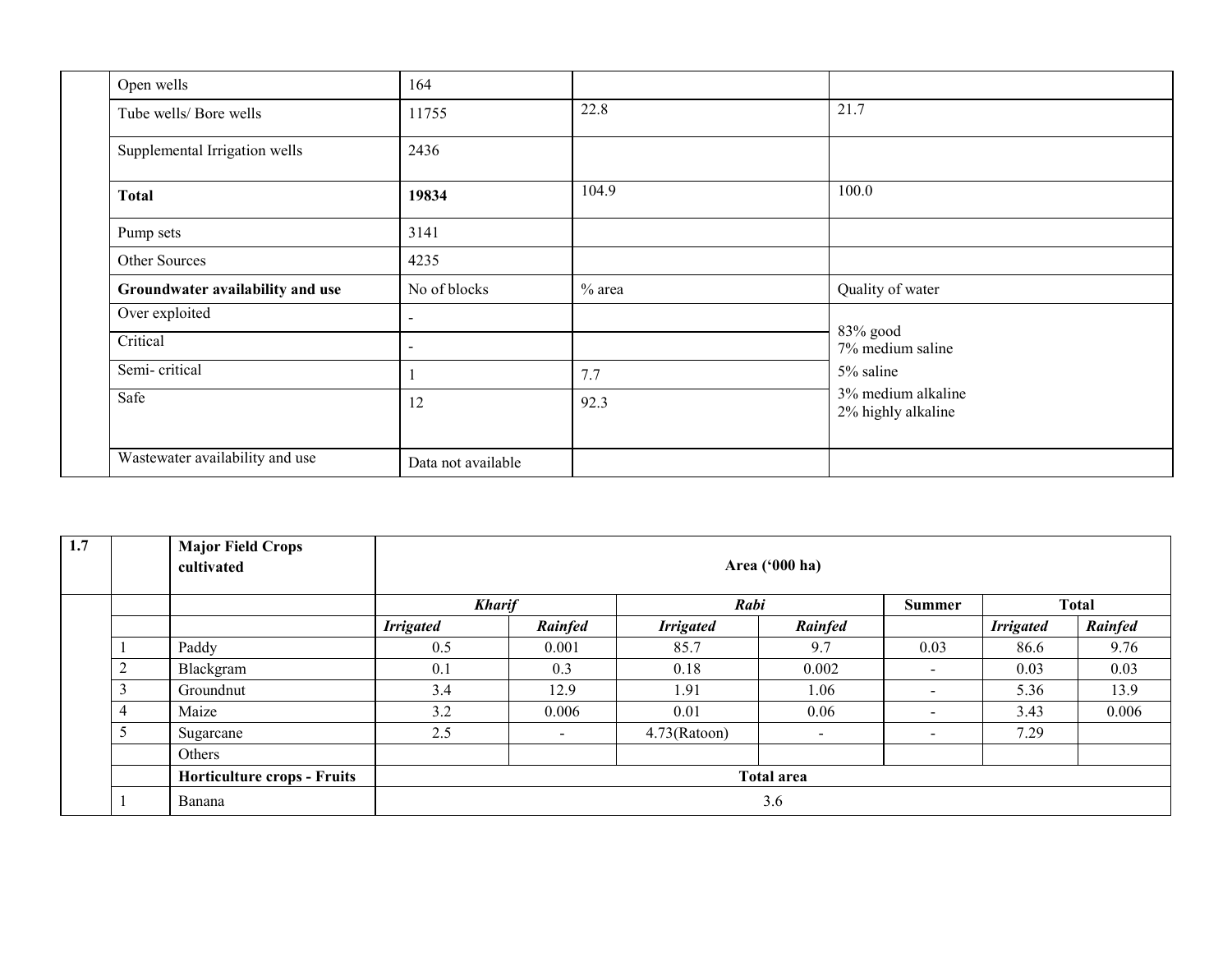| $\sim$ | Mango                               | 2.2               |
|--------|-------------------------------------|-------------------|
|        | Guava                               | 0.1               |
| 4      | Jack                                | 0.1               |
|        | Sappota                             | 0.05              |
|        | Horticultural crops -<br>Vegetables | <b>Total area</b> |
|        | Vegetable                           | 218.1             |
| $\sim$ | Flowers                             | 241.1             |

|                | <b>Medicinal and Aromatic</b><br>crops | <b>Total area</b> |
|----------------|----------------------------------------|-------------------|
|                | Chillies                               | 621               |
| $\overline{2}$ | Coriander                              | 68                |
| $\mathfrak{Z}$ | Turmeric                               | 14                |
| $\overline{4}$ | Jasmine                                | 208               |
|                | <b>Plantation crops</b>                | Total area        |
|                | Coconut                                | 6916.1            |
| $\overline{2}$ | Cocoa                                  | 190               |
|                | <b>Fodder crops</b>                    | Total area        |
|                | Cholam                                 | 8.14              |
| $\overline{2}$ | Suba grass                             | 0.03              |
| $\mathfrak{Z}$ | Feeder grass                           | 0.1               |
|                | Total fodder crop area                 | 8.3               |
|                | <b>Grazing land</b>                    | 4269.9            |
|                | Sericulture etc                        | $\blacksquare$    |
|                | <b>Others (Specify) Cashew</b>         | 8434.8            |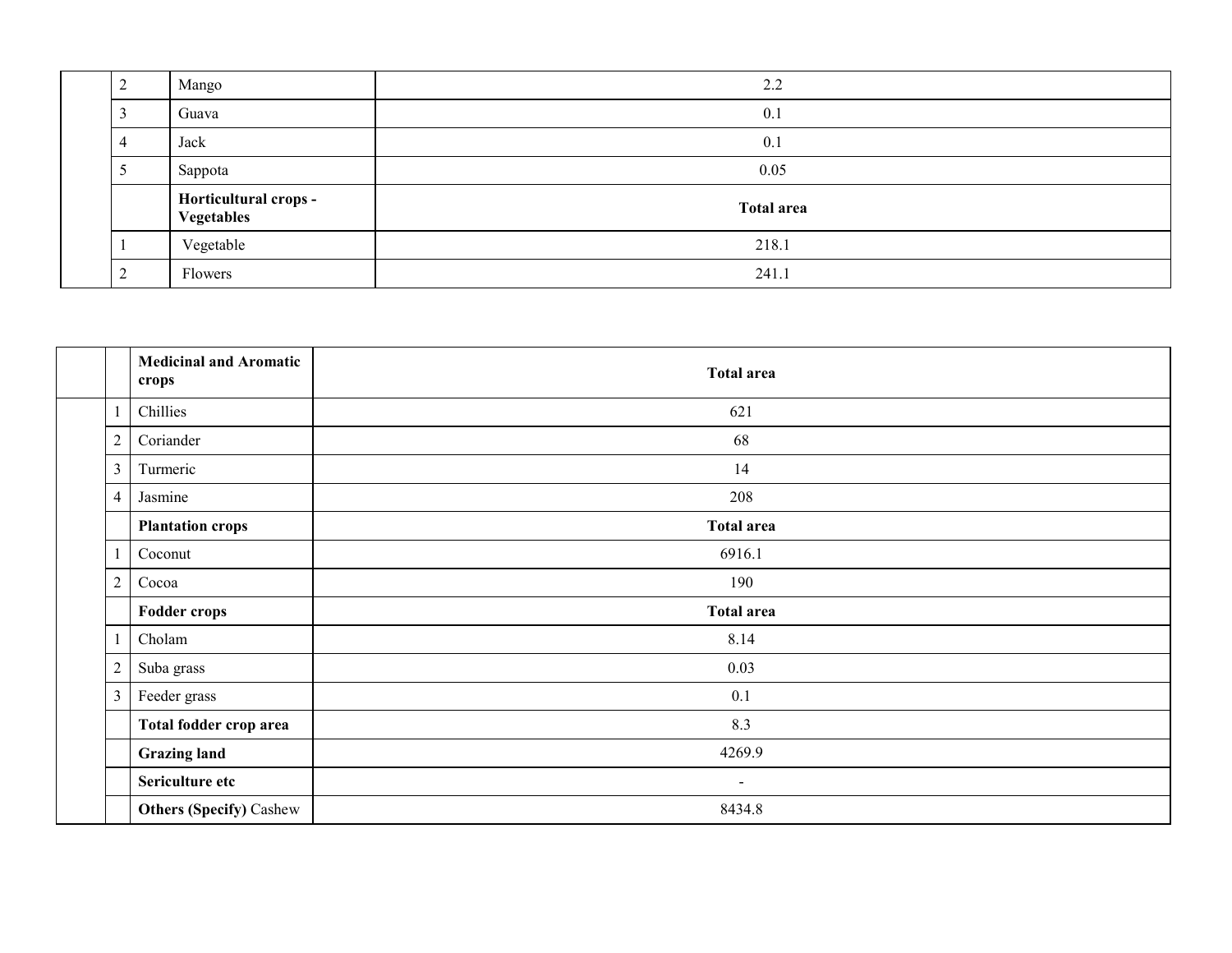| $\overline{1.8}$ | <b>Livestock</b>                                 |                  | <b>Male ('000)</b>            |                    | Female ('000)                            |  |                                                        | <b>Total ('000)</b>                            |  |
|------------------|--------------------------------------------------|------------------|-------------------------------|--------------------|------------------------------------------|--|--------------------------------------------------------|------------------------------------------------|--|
|                  | Non descriptive Cattle (local low yielding)      |                  | 166.4                         |                    | 256.0                                    |  | 422.5                                                  |                                                |  |
|                  | Crossbred cattle                                 |                  | 66.9                          |                    | 192.6                                    |  | 259.6                                                  |                                                |  |
|                  | Non descriptive Buffaloes (local low yielding)   |                  |                               |                    |                                          |  |                                                        | 83.9                                           |  |
|                  | <b>Graded Buffaloes</b>                          |                  |                               |                    |                                          |  |                                                        |                                                |  |
|                  | Goat                                             |                  |                               |                    |                                          |  |                                                        | 498.9                                          |  |
|                  | Sheep                                            |                  |                               |                    |                                          |  |                                                        | 794.5                                          |  |
|                  | Others (Camel, Pig, Yak etc.)                    |                  |                               |                    |                                          |  |                                                        | 2.8                                            |  |
|                  | Commercial dairy farms (Number)                  |                  |                               |                    |                                          |  |                                                        | $\overline{50}$                                |  |
| 1.9              | <b>Poultry</b>                                   |                  | No. of farms                  |                    |                                          |  | <b>Total No. of birds (number)</b>                     |                                                |  |
|                  | Commercial                                       |                  | 10                            |                    | 15,000                                   |  |                                                        |                                                |  |
|                  | Backyard                                         |                  |                               |                    | 4,72,311                                 |  |                                                        |                                                |  |
|                  |                                                  |                  |                               |                    |                                          |  |                                                        |                                                |  |
| 1.10             | Fisheries (Data source: Chief Planning Officer)  |                  |                               |                    |                                          |  |                                                        |                                                |  |
|                  | A. Capture                                       |                  |                               |                    |                                          |  |                                                        |                                                |  |
|                  | i) Marine (Data Source: Fisheries<br>Department) | No. of fishermen | <b>Boats</b>                  |                    | <b>Nets</b>                              |  |                                                        | <b>Storage facilities (Ice</b><br>plants etc.) |  |
|                  |                                                  |                  | Mechanized                    | Non-<br>mechanized | Mechanized<br>(Trawl nets,<br>Gill nets) |  | Non-mechanized<br>(Shore Seines,<br>Stake & trap nets) |                                                |  |
|                  |                                                  | 51621            |                               |                    |                                          |  |                                                        |                                                |  |
|                  | ii) Inland (Data Source: Fisheries               |                  | <b>No. Farmer owned ponds</b> |                    | <b>No. of Reservoirs</b>                 |  |                                                        | No. of village tanks                           |  |
|                  | Department)                                      |                  | 321                           |                    | $---$                                    |  | 5457                                                   |                                                |  |
|                  | <b>B.</b> Culture                                |                  |                               |                    |                                          |  |                                                        |                                                |  |
|                  |                                                  |                  | Water Spread Area (ha)        |                    | Yield (t/ha)                             |  |                                                        | Production (tons)                              |  |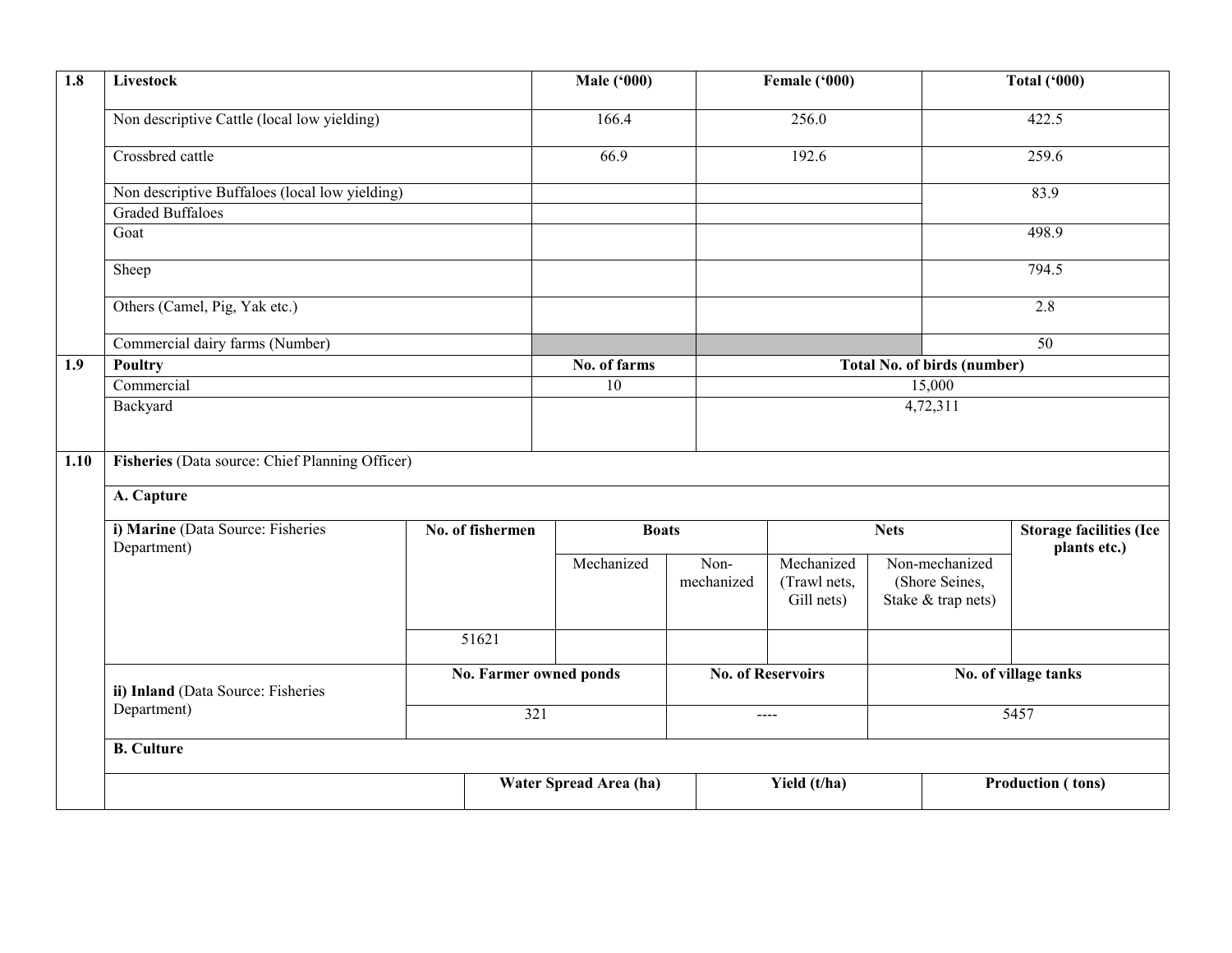| i) <b>Brackish water</b> (Data Source: MPEDA/Fisheries | 169 | 169 |
|--------------------------------------------------------|-----|-----|
| Department)                                            |     |     |
| ii) Fresh water (Data Source: Fisheries Department)    | 280 | 560 |
|                                                        |     |     |
| <b>Others</b>                                          |     |     |

| 1.11           | <b>Production and Productivity of</b><br>major crops (Average of last 3<br>years: 2006, 07, 08) | <b>Kharif</b>            |                          | Rabi                     |                          | <b>Summer</b>            |                          | <b>Total</b>           |                      |
|----------------|-------------------------------------------------------------------------------------------------|--------------------------|--------------------------|--------------------------|--------------------------|--------------------------|--------------------------|------------------------|----------------------|
|                |                                                                                                 | Production<br>(1000 t)   | Productivity<br>(kg/ha)  | Production<br>(000 t)    | Productivity<br>(kg/ha)  | Production<br>(000 t)    | Productivity<br>(kg/ha)  | Production<br>(tonnes) | Productivity (kg/ha) |
| $\overline{1}$ | Paddy                                                                                           | $\overline{\phantom{a}}$ | $\blacksquare$           | $\overline{\phantom{0}}$ | $\overline{\phantom{a}}$ | $\overline{\phantom{a}}$ | $\overline{\phantom{0}}$ | 270295                 | 3051                 |
| $\overline{2}$ | Black gram                                                                                      |                          | $\overline{\phantom{a}}$ | $\overline{\phantom{0}}$ | $\overline{\phantom{a}}$ | $\overline{\phantom{0}}$ | $\overline{\phantom{0}}$ | 12829                  | 970                  |
| 3              | Ground nut                                                                                      | $\overline{\phantom{a}}$ | $\overline{\phantom{a}}$ | $\overline{\phantom{a}}$ | $\overline{\phantom{0}}$ | $\overline{\phantom{a}}$ | $\blacksquare$           | 23889                  | 1693                 |
| $\overline{4}$ | Maize                                                                                           |                          | $\blacksquare$           | $\blacksquare$           | $\blacksquare$           | $\overline{\phantom{a}}$ | $\overline{\phantom{a}}$ | 60575                  | 6837                 |
| 5              | Sugarcane                                                                                       | $\overline{\phantom{a}}$ | $\overline{\phantom{a}}$ | $\overline{\phantom{a}}$ | $\overline{\phantom{0}}$ | $\overline{\phantom{a}}$ | $\overline{\phantom{a}}$ | 668855                 | 125000               |
|                | <b>Major Horticultural crops</b>                                                                |                          |                          |                          |                          |                          |                          |                        |                      |
|                | Banana                                                                                          | $\overline{\phantom{a}}$ | $\overline{\phantom{a}}$ | $\overline{\phantom{0}}$ | $\overline{\phantom{0}}$ | $\overline{\phantom{a}}$ | $\overline{\phantom{a}}$ | 52590                  | 30000                |
| $\overline{2}$ | Mango                                                                                           | $\overline{\phantom{a}}$ | $\overline{\phantom{0}}$ | $\overline{\phantom{0}}$ | $\overline{\phantom{a}}$ | $\overline{\phantom{a}}$ | $\overline{\phantom{0}}$ | 45040                  | 20000                |
| $\mathfrak{Z}$ | Guava                                                                                           |                          | $\overline{\phantom{a}}$ | $\overline{\phantom{a}}$ | $\overline{\phantom{a}}$ | $\overline{\phantom{a}}$ | $\overline{\phantom{0}}$ | 4662                   | 18000                |
| $\overline{4}$ | Jackfruit                                                                                       | $\overline{\phantom{a}}$ | $\blacksquare$           | $\overline{\phantom{a}}$ | $\overline{\phantom{a}}$ | $\overline{\phantom{a}}$ | $\overline{\phantom{a}}$ | 1750                   | 25000                |
| 5              | Sappota                                                                                         | $\overline{\phantom{0}}$ | $\overline{\phantom{0}}$ |                          |                          |                          |                          | 2540                   | 20000                |

| 1.12 | Sowing window for 5 major<br>crops (start and end of sowing<br>period) | Paddy                                             | Blackgram                           | Ground nut                                 | Maize                                                       | Sugarcane                                        |
|------|------------------------------------------------------------------------|---------------------------------------------------|-------------------------------------|--------------------------------------------|-------------------------------------------------------------|--------------------------------------------------|
|      | Kharif-Irrigated                                                       | $1st$ week of June –<br><sup>h</sup> week of July | $1st$ week to $4th$ week of<br>July | $1st$ week of June –<br>$4th$ week of July | $1st$ week of<br>February $-4^{\text{th}}$<br>week of March | $1st$ week of December to $4th$<br>week of April |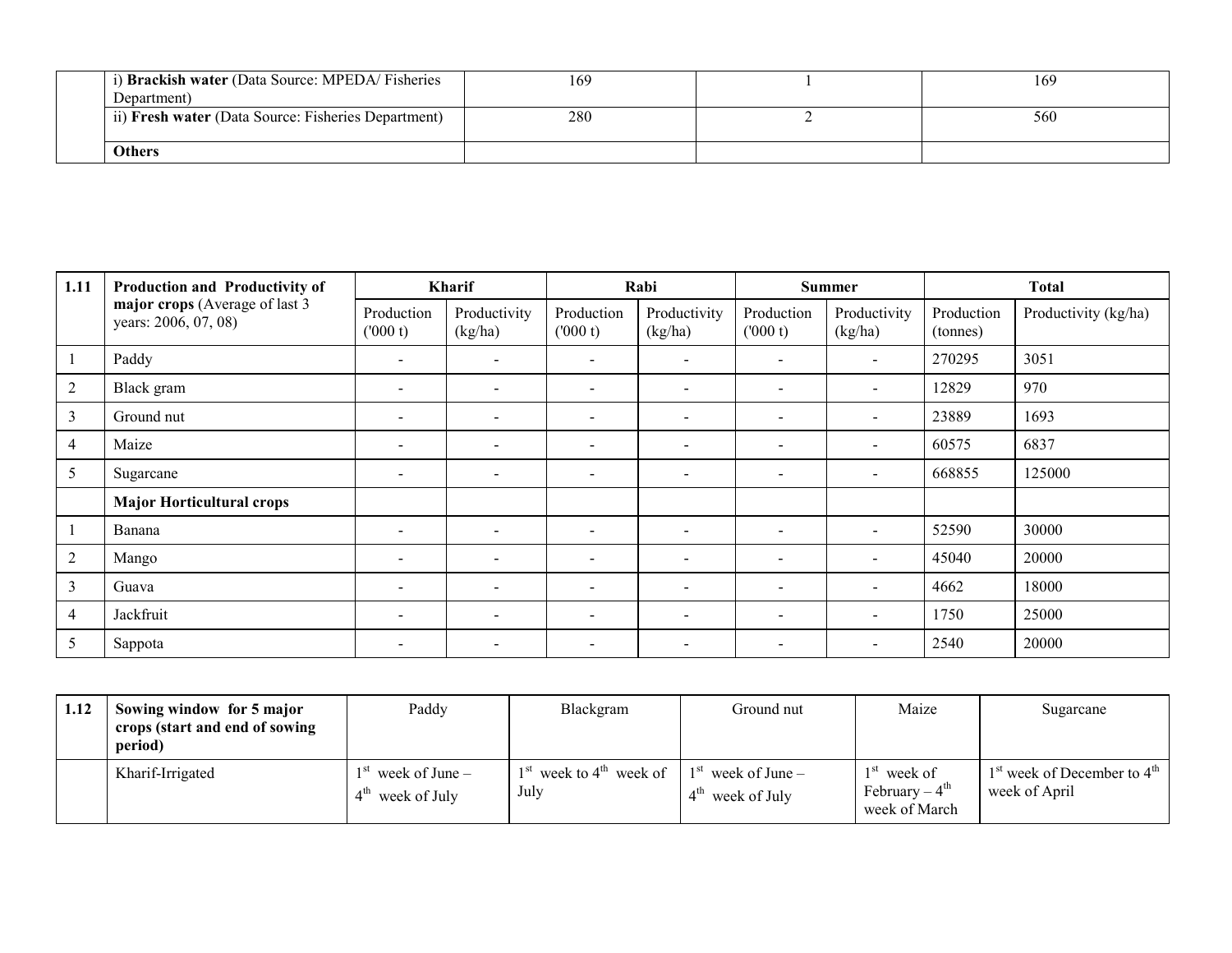| Kharif-Rainfed | $1st$ week of August –<br>week of September<br>$4^{\text{th}}$       | $1st$ week to 4 <sup>th</sup> week of $1st$ week of August. -<br>August | $4th$ week of October                                      |                                     |  |
|----------------|----------------------------------------------------------------------|-------------------------------------------------------------------------|------------------------------------------------------------|-------------------------------------|--|
| Rabi-Irrigated | $1st$ to $4th$ week of<br>week of November.                          | 1 <sup>st</sup> week of February.-<br>week of March<br>$4^{\text{th}}$  | $1st$ to $4th$ week of April                               |                                     |  |
| Rabi-Rainfed   | 1 <sup>st</sup> week of December-<br>4 <sup>th</sup> week of January | $1st$ week to $4th$ week of<br>January                                  | $1st$ week of December-<br>4 <sup>th</sup> week of January | $1st$ to $4th$ week of<br>September |  |

| 1.13 | What is the major contingency the<br>district is prone to? (Tick mark and<br>mention years if known during the last 10<br>year period) | Regular                  | Occasional               | None          |
|------|----------------------------------------------------------------------------------------------------------------------------------------|--------------------------|--------------------------|---------------|
|      | <b>Drought</b>                                                                                                                         | $\overline{\phantom{a}}$ |                          |               |
|      | Flood                                                                                                                                  | $\overline{\phantom{a}}$ | $\blacksquare$           |               |
|      | <b>High intense storms</b>                                                                                                             |                          | $\overline{\phantom{a}}$ |               |
|      | Cyclone                                                                                                                                | $\overline{\phantom{a}}$ | $\blacksquare$           |               |
|      | Hail storm                                                                                                                             | $\sim$                   | $\blacksquare$           |               |
|      | Heat wave                                                                                                                              | $\overline{\phantom{a}}$ | $\overline{\phantom{a}}$ |               |
|      | Cold wave                                                                                                                              |                          |                          |               |
|      | Frost                                                                                                                                  | $\blacksquare$           | $\overline{\phantom{0}}$ | $\mathcal{L}$ |
|      | Sea water inundation                                                                                                                   | $\overline{\phantom{a}}$ | $\overline{\phantom{a}}$ |               |
|      | Pests and diseases (specify)                                                                                                           | $\lambda$                | $\overline{\phantom{a}}$ |               |

| 1.14 | Include Digital maps of the district | Location map of district within State as Annexure I | Enclosed: Yes |
|------|--------------------------------------|-----------------------------------------------------|---------------|
| for  | Mean annual rainfall as Annexure 2   | Enclosed: Yes                                       |               |
|      |                                      | Soil map as Annexure 3                              | Enclosed: Yes |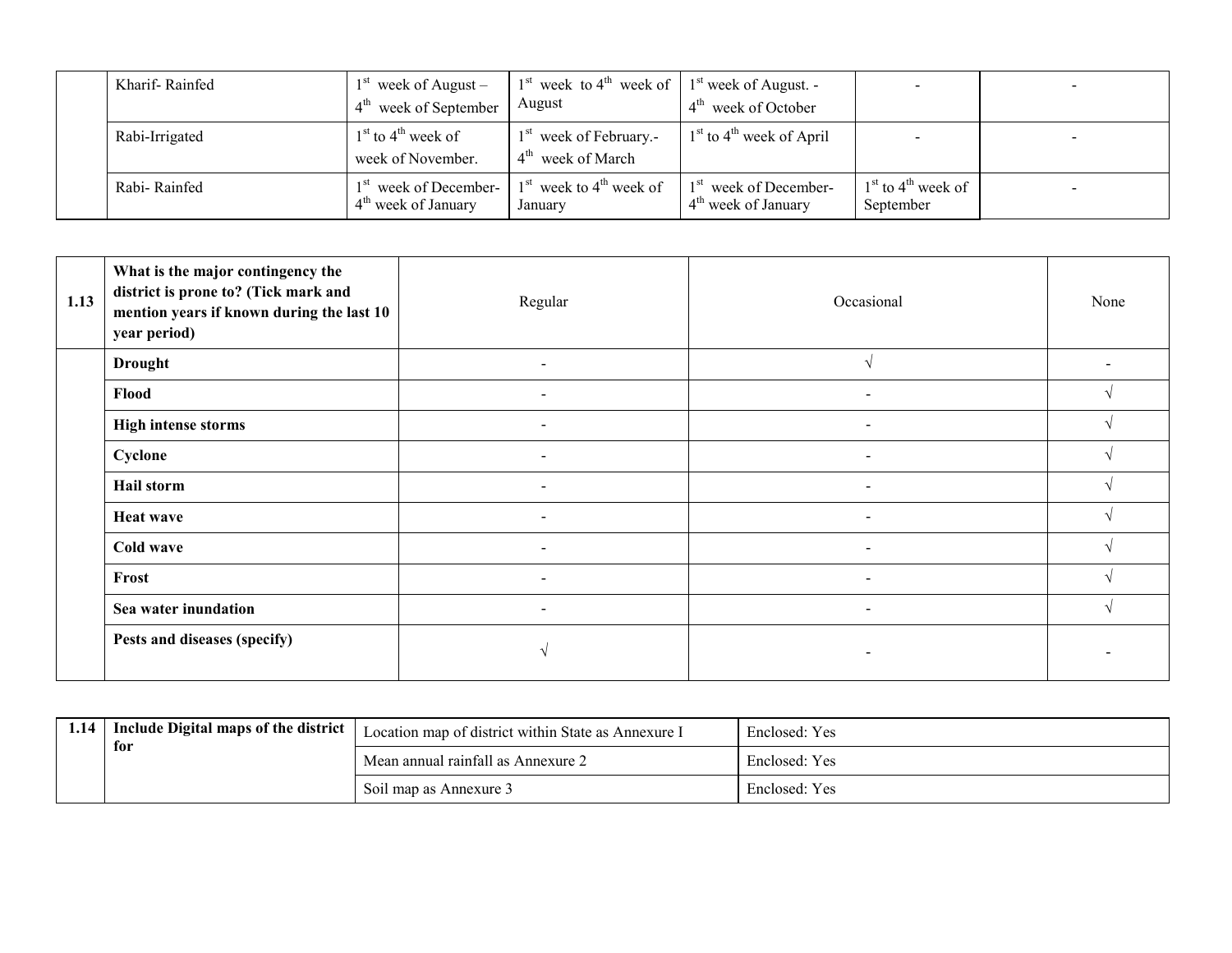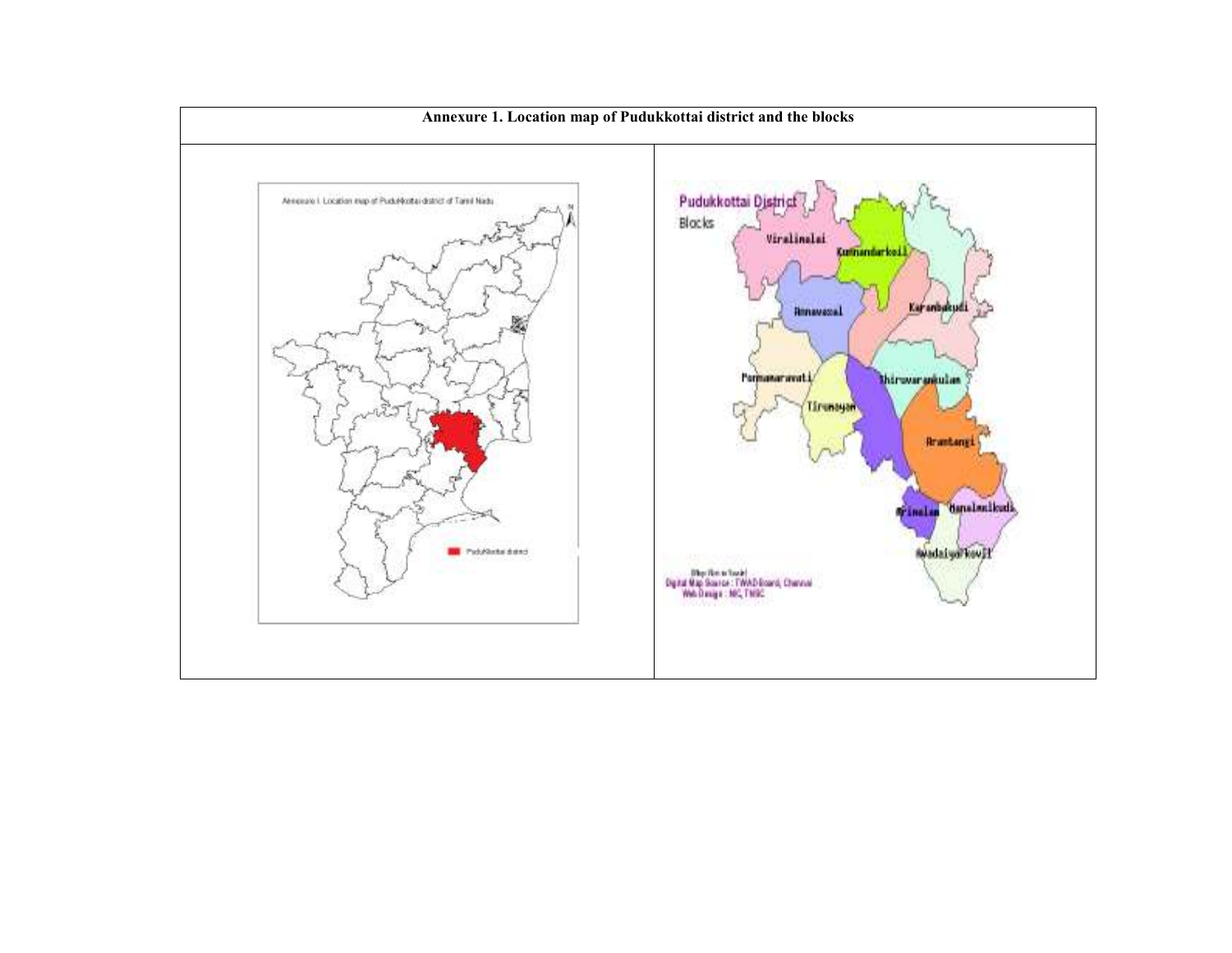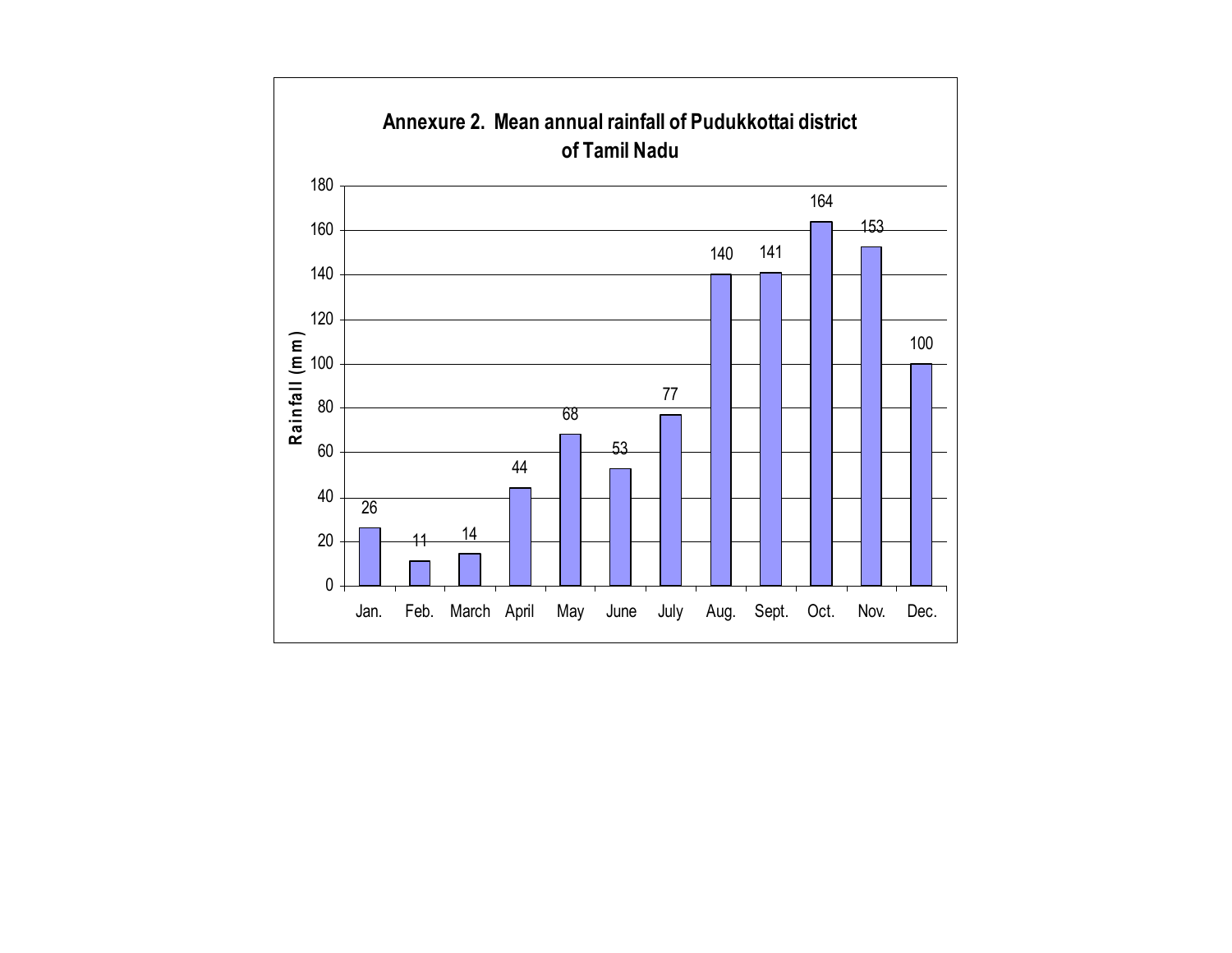Annexure 3. Soil map of Pudukkottai district of Tamil Nadu



Source: NBSS & LUP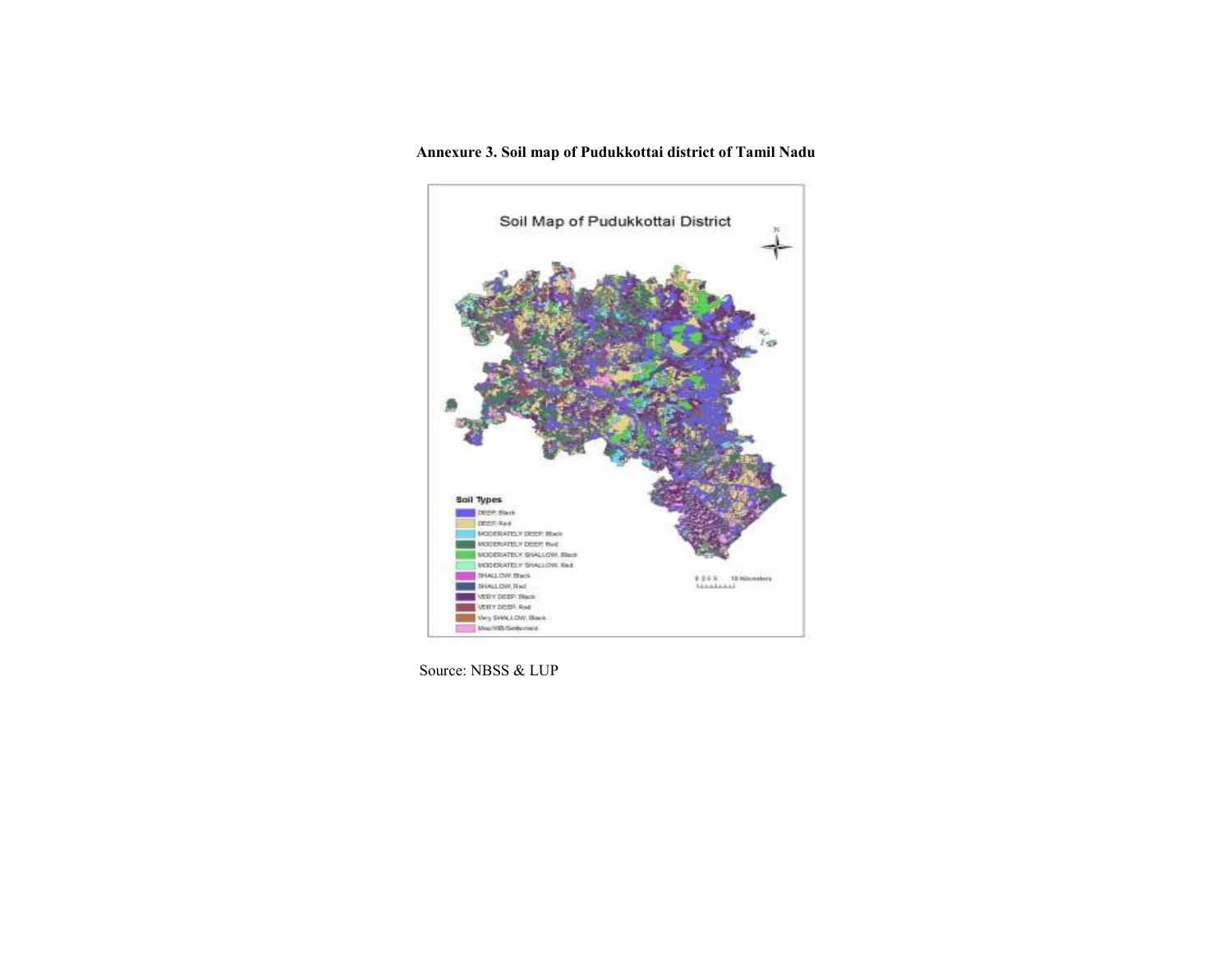#### 2.0 Strategies for weather related contingencies

#### 2.1 Drought

#### 2.1.1 Rainfed situation

| Condition                                            |                                   |                                            | <b>Suggested Contingency measures</b>           |                                                                                                                                                 |                                                                                                                             |  |
|------------------------------------------------------|-----------------------------------|--------------------------------------------|-------------------------------------------------|-------------------------------------------------------------------------------------------------------------------------------------------------|-----------------------------------------------------------------------------------------------------------------------------|--|
| <b>Early season</b><br>drought (delayed<br>onset)    | <b>Major Farming</b><br>situation | <b>Normal Crop/cropping system</b>         | Change in crop/cropping<br>system               | <b>Agronomic measures</b>                                                                                                                       | <b>Remarks</b> on<br>Implementation                                                                                         |  |
| Delayed by 2 weeks<br>(July II Fort Night)           | Black soil, Red<br>Sandy soil     |                                            | No Change                                       | No Change                                                                                                                                       | No Change                                                                                                                   |  |
|                                                      | Laterite and red<br>soils         | Groundnut + Redgram $(5:1)$                | Groundnut (VRI 2, TMV 7)                        | *Enriched FYM.<br>* Sowing behind country<br>plough<br>* Tractor drawn seed drill<br>to be provided to cover<br>large area in a short<br>period | (ISOPOM oilseeds)<br>* Distribution of<br>certified seeds<br>* Gypsum $(a)$ 50%<br>cost.<br>* Seed village<br>* Seed drills |  |
| Delayed by 4 weeks<br>(2 <sup>nd</sup> week of July) | Laterite and red<br>soils         | Groundnut + Cowpea                         | Groundnut (VRI 2, TMV 7)<br>Cowpea CoCP 7       | * Intercropping with<br>CoCP 7 and Mixed<br>sowing of Bajra - to<br>control Leaf minor<br>*Border cropping of<br>Castor TMV-5                   |                                                                                                                             |  |
| Delayed by 6 weeks<br>$(4th$ week of July)           | Laterite and red<br>soils         | * Maize (Rainfed)<br>* Castor as pure crop | *Introduction of maize<br>*High yielding castor | * Tractor drawn seed drill<br>* Seed priming                                                                                                    |                                                                                                                             |  |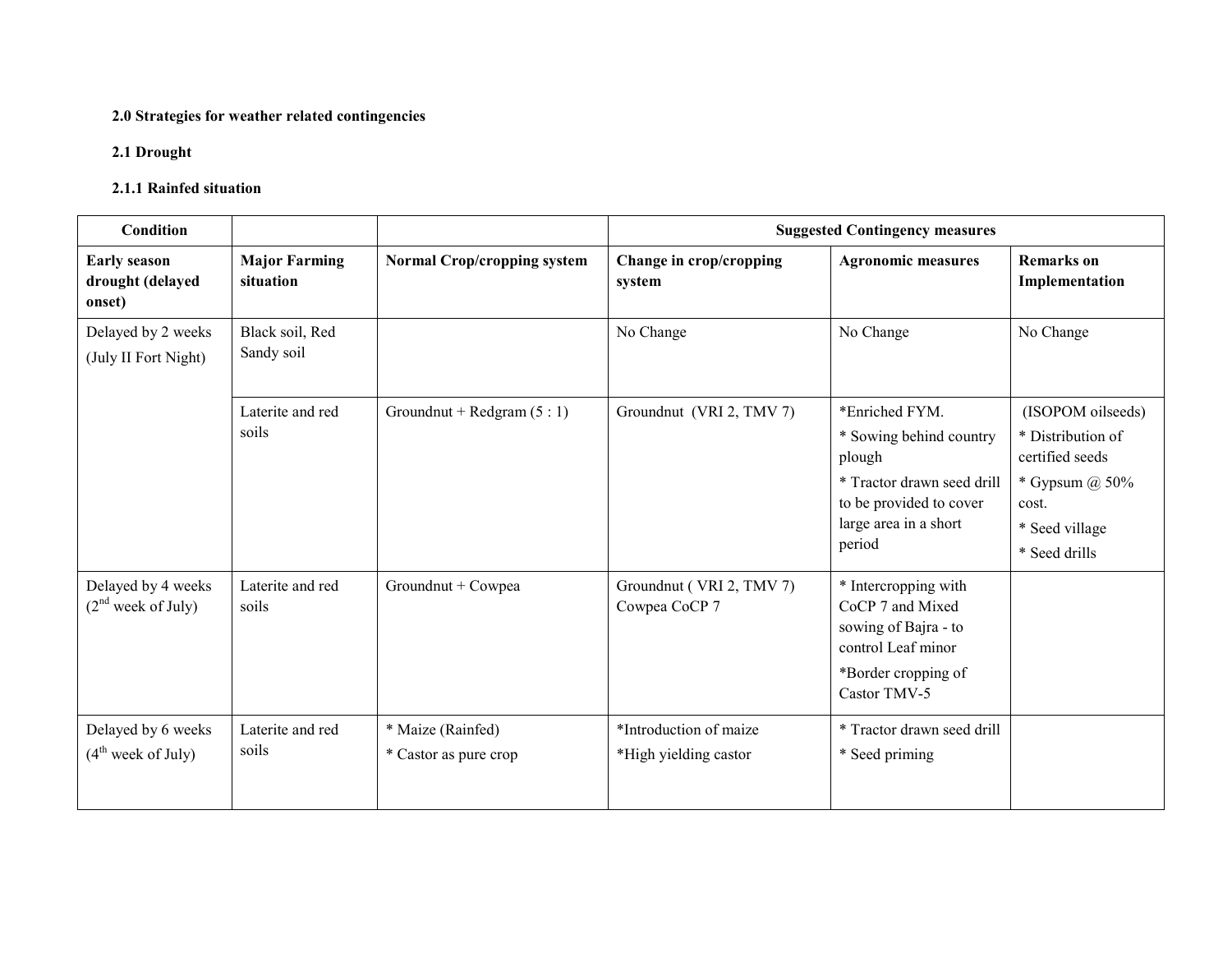| Condition                                                          |                                   |                                    | <b>Suggested Contingency measures</b>             |                                                                                                     |                                                                                                               |
|--------------------------------------------------------------------|-----------------------------------|------------------------------------|---------------------------------------------------|-----------------------------------------------------------------------------------------------------|---------------------------------------------------------------------------------------------------------------|
| <b>Early season</b><br>drought (delayed<br>onset)                  | <b>Major Farming</b><br>situation | <b>Normal Crop/cropping system</b> | Change in crop/cropping<br>system                 | <b>Agronomic measures</b>                                                                           | <b>Remarks</b> on<br>Implementation                                                                           |
| Delayed by 8 weeks<br>$(2nd$ week of August)                       |                                   | Fallow                             | Minor millets such as varagu,<br>cowpea           | * Potash application<br>using high yielding<br>cowpea CoCp-6                                        | * Seeds subsidy<br>under ICDP<br>* Seed distribution<br>through NADP -<br>Pulses subsidy<br>scheme            |
| <b>Early season</b><br>drought (Normal                             | <b>Major Farming</b><br>situation | Crop/cropping system               | Crop management                                   | Soil management <sup>d</sup>                                                                        | <b>Remarks</b> on<br>Implementation <sup>e</sup>                                                              |
| onset, followed by<br>15-20 days dry spell<br>after sowing leading | Red Sandy Soils                   | Pigeonpea + Maize                  | Using polybag nursery<br>techniques for Pigeonpea |                                                                                                     |                                                                                                               |
| to poor<br>germination/crop<br>stand etc.)                         | Laterite and red<br>soils         | Groundnut + Redgram                | Does not affect the crop growth<br>and yield.     | Weeding thereby disturbs<br>top soil which act as<br>cushion for sub soil<br>moisture from sunlight | * Gardenland weeder<br>- star type to meetout<br>labour shortage and<br>to cover larger area in<br>quick time |

| <b>Condition</b>                                                                                    |                           |                     | <b>Suggested Contingency measures</b>                             |                                                               |                                                                  |
|-----------------------------------------------------------------------------------------------------|---------------------------|---------------------|-------------------------------------------------------------------|---------------------------------------------------------------|------------------------------------------------------------------|
| <b>Major Farming</b><br>Mid season drought<br>Crop/cropping system<br>situation<br>(long dry spell) |                           |                     | Soil management<br>Crop management                                |                                                               | <b>Remarks</b> on<br>Implementation                              |
| At vegetative stage                                                                                 | Red sandy soils           | Pigeonpea + Maize   | Applying planofix to avoid<br>flower droppings<br>2% KCl spray    | Mulching with organic<br>amendments                           |                                                                  |
|                                                                                                     | Laterite and red<br>soils | Groundnut + Redgram | water spray twice in a week to<br>meet out the transpiration loss | Broad bed deep furrow<br>system $-$ at the time of<br>sowing. | * As soon as rainfall<br>received, Gypsum<br>distribution at 50% |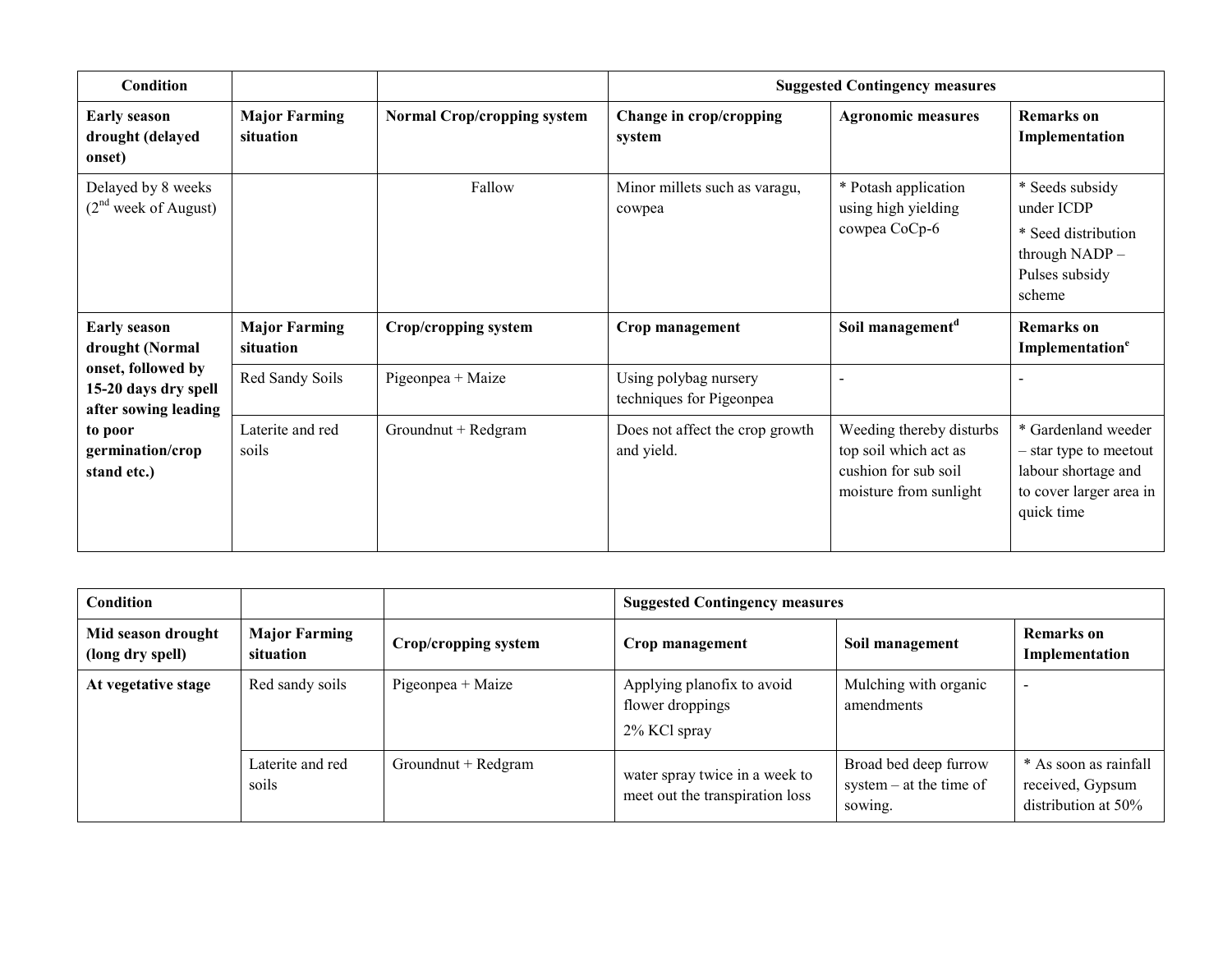| Condition                              |                                   |                      | <b>Suggested Contingency measures</b>                                                       |                                        |                                     |
|----------------------------------------|-----------------------------------|----------------------|---------------------------------------------------------------------------------------------|----------------------------------------|-------------------------------------|
| Mid season drought<br>(long dry spell) | <b>Major Farming</b><br>situation | Crop/cropping system | Crop management                                                                             | Soil management                        | <b>Remarks</b> on<br>Implementation |
|                                        |                                   |                      |                                                                                             |                                        | subsidy<br>* 2% DAP spray           |
| <b>At Reproductive</b><br>stage        | Laterite and red<br>soils         | Groundnut + Redgram  | Topping in Redgram<br>Irrigation through Mobile<br>sprinkler from nearby water<br>resources |                                        | ISOPOM scheme                       |
| <b>Terminal drought</b>                |                                   |                      |                                                                                             | Short duration Castor as<br>relay crop | ISOPOM scheme<br>(Oilseeds)         |

#### 2.1.2 Irrigated situation

| <b>Condition</b>                                                         |                                   |                                                                         | <b>Suggested Contingency measures</b>                                                                             |                                                                                                        |                                     |
|--------------------------------------------------------------------------|-----------------------------------|-------------------------------------------------------------------------|-------------------------------------------------------------------------------------------------------------------|--------------------------------------------------------------------------------------------------------|-------------------------------------|
|                                                                          | <b>Major Farming</b><br>situation | Crop/cropping system                                                    | Change in crop/cropping<br>system                                                                                 | <b>Agronomic measures</b>                                                                              | <b>Remarks</b> on<br>Implementation |
| Delayed/ limited<br>release of water in<br>canals due to low<br>rainfall | Black soil, Red<br>Sandy soil     | Rice-Rice-Pulse<br>Rice-Rice-Maize<br>Rice-Rice-Gingelly<br>Rice-Cotton | Direct sown short duration<br>rice (September-December)<br>Groundnut, Gingelly<br>(December-March),<br>Maize-ragi | *Wider Spacing (SRI<br>cultivation of Rice).<br>*Line sowing of Pulses/Maize.<br>*DAP spray for Pulses |                                     |
| Non release of<br>water in canals                                        | Black soil, Red<br>Sandy soil     | Rice-Rice-Pulse<br>Rice-Rice-Maize                                      | Maize-ragi<br>Clusterbean,                                                                                        | *Wider Spacing (SRI<br>cultivation of Rice).                                                           |                                     |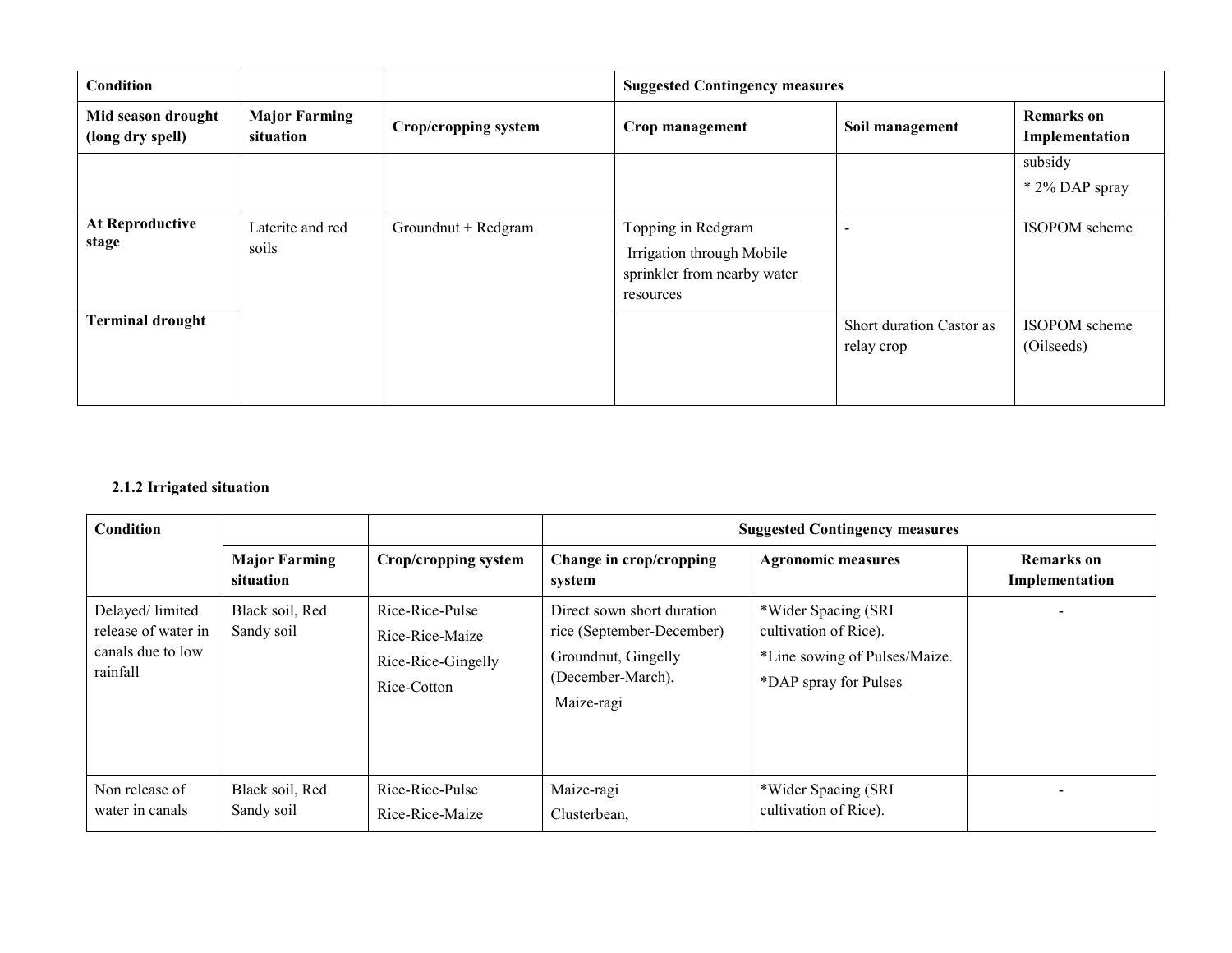| Condition                                                                            |                                    |                                   | <b>Suggested Contingency measures</b>                                                     |                                                                      |                              |
|--------------------------------------------------------------------------------------|------------------------------------|-----------------------------------|-------------------------------------------------------------------------------------------|----------------------------------------------------------------------|------------------------------|
|                                                                                      | <b>Major Farming</b><br>situation  | Crop/cropping system              | Change in crop/cropping<br>system                                                         | <b>Agronomic measures</b>                                            | Remarks on<br>Implementation |
| under delayed<br>onset of monsoon<br>in catchment                                    |                                    | Rice-Rice-Gingelly<br>Rice-Cotton | Fodder maize/fodder cowpea                                                                | *Line sowing of Pulses/Maize.<br>*DAP spray for Pulses               |                              |
| Lack of inflows<br>into tanks due to<br>insufficient<br>/delayed onset of<br>monsoon |                                    | Paddy                             | Maize can be introduced                                                                   | High yielding maize hybrids<br>with drainage channels                | <b>ISOPOM</b>                |
| Insufficient<br>groundwater<br>recharge due to<br>low rainfall                       | Tube well irrigation<br>Red soil s | Paddy                             | Aerobic Rice, Maize and<br>vegetables (Tomato, Chilli<br>and Brinjal)<br>Direct sown rice | Limited irrigation<br>Alternate Furrow irrigation<br>Drip irrigation | NFSM (Paddy and Pulses)      |

#### 2.2 Unusual rains (untimely, unseasonal etc) (for both rainfed and irrigated situations)

| Condition                                |                         | <b>Suggested contingency measure</b> |                     |              |  |  |
|------------------------------------------|-------------------------|--------------------------------------|---------------------|--------------|--|--|
| Continuous high rainfall in a short span | <b>Vegetative stage</b> | <b>Flowering stage</b>               | Crop maturity stage | Post harvest |  |  |
| leading to water logging                 |                         |                                      |                     |              |  |  |
| Paddy                                    | Provide drainage        | Provide drainage                     | Provide drainage    | tarpaulin    |  |  |
|                                          |                         |                                      |                     |              |  |  |
| Black gram                               | -do-                    | $-do-$                               | $-do-$              | -do-         |  |  |
| Ground nut                               |                         |                                      |                     |              |  |  |
| Maize                                    |                         |                                      |                     |              |  |  |
| Sugarcane                                |                         |                                      |                     |              |  |  |
| Horticulture                             |                         |                                      |                     |              |  |  |
| Banana                                   |                         |                                      |                     |              |  |  |
| Mango                                    |                         |                                      |                     |              |  |  |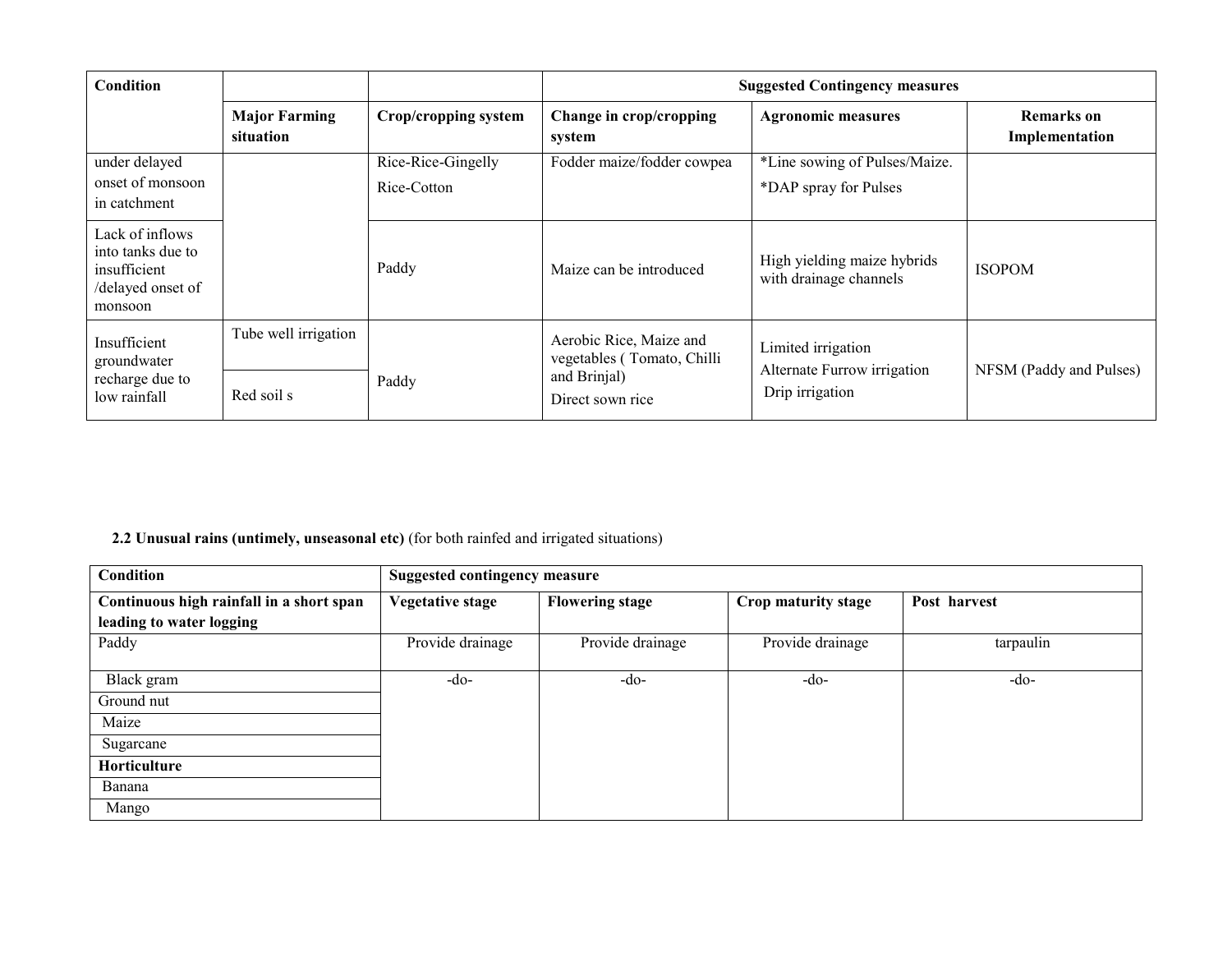| Guava                                   |                     |                            |                                   |
|-----------------------------------------|---------------------|----------------------------|-----------------------------------|
| Jack                                    |                     |                            |                                   |
| Sapota                                  |                     |                            |                                   |
| Heavy rainfall with high speed winds in |                     |                            |                                   |
| a short span                            |                     |                            |                                   |
| Outbreak of pests and diseases due to   |                     |                            |                                   |
| unseasonal rains                        |                     |                            |                                   |
|                                         | Need based plant    | Need based plant           | Safe storage against storage pest |
|                                         | protection IPDM for | protection IPDM for pluses | and diseases                      |
|                                         | pluses              | <sub>1</sub> n             |                                   |

### 2.3 Floods

| Condition                                      |                                     | <b>Suggested contingency measure</b> |                                                           |                                                                                                            |  |  |
|------------------------------------------------|-------------------------------------|--------------------------------------|-----------------------------------------------------------|------------------------------------------------------------------------------------------------------------|--|--|
| Transient water logging/ partial<br>inundation | Seedling / nursery<br>stage         | Vegetative stage                     | <b>Reproductive stage</b>                                 | At harvest                                                                                                 |  |  |
| Paddy                                          | SRI nursery / raised bed<br>nursery | Drainage                             | Foliar application of<br>N & K                            | Drainage<br>Harvest at physiological maturity<br>Salt solution spray to block the<br>germination of grains |  |  |
| <b>Horticulture</b>                            |                                     |                                      |                                                           |                                                                                                            |  |  |
| Continuous submergence<br>for more than 2 days |                                     |                                      |                                                           |                                                                                                            |  |  |
| Paddy                                          | Wet seeding using<br>Drum Seeder    | Not affected                         | * Drain the excess water<br>* Foliar application of N & K | Provision of Tarpaulin to save the<br>leftout grains and thrashing floors                                  |  |  |

| П<br>Torticultur        |                  |  |  |
|-------------------------|------------------|--|--|
| water inundation<br>sea | <b>*</b><br>-NA- |  |  |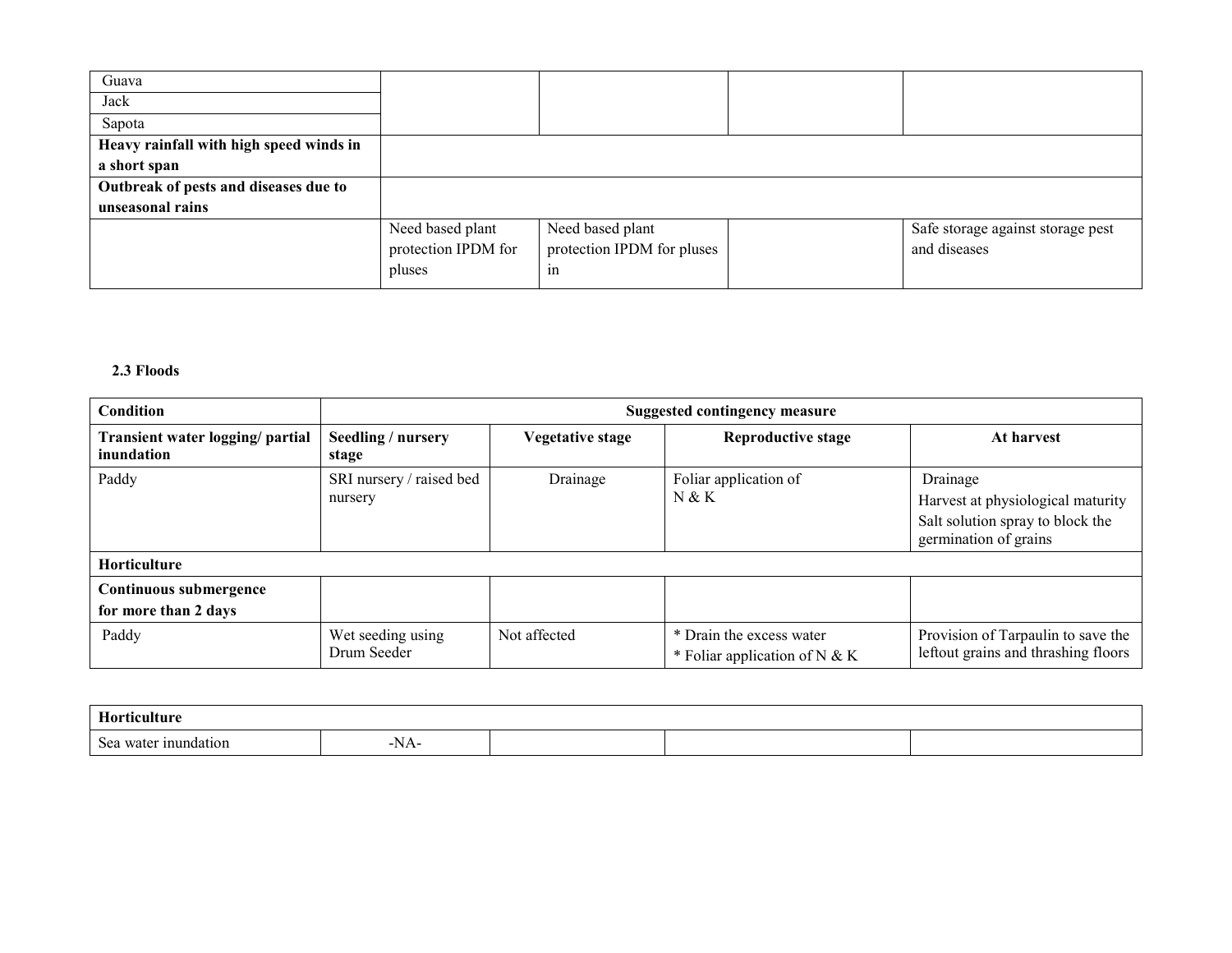#### 2.4 Extreme events: Heat wave / Cold wave/Frost/ Hailstorm /Cyclone

| <b>Extreme event type</b> | Suggested contingency measure                                                           |  |  |  |  |
|---------------------------|-----------------------------------------------------------------------------------------|--|--|--|--|
|                           | Seedling / nursery stage<br><b>Reproductive stage</b><br>Vegetative stage<br>At harvest |  |  |  |  |
| <b>Heat Wave</b>          | NA                                                                                      |  |  |  |  |

#### 2.5 Contingent strategies for Livestock, Poultry & Fisheries

2.5.1 Livestock

|                                 | <b>Suggested contingency measures</b>                                                                                                                                                                                                                                                                                                                                                                                                                                                                                                                                                                                     |                                                                                                                                                                                                                                                                                                                                                                                                                                                                                                                                                                                                                                                                                                                                   |                                                                                                                                                                                                                                                                                                                                                                                                                                                                                                             |  |  |
|---------------------------------|---------------------------------------------------------------------------------------------------------------------------------------------------------------------------------------------------------------------------------------------------------------------------------------------------------------------------------------------------------------------------------------------------------------------------------------------------------------------------------------------------------------------------------------------------------------------------------------------------------------------------|-----------------------------------------------------------------------------------------------------------------------------------------------------------------------------------------------------------------------------------------------------------------------------------------------------------------------------------------------------------------------------------------------------------------------------------------------------------------------------------------------------------------------------------------------------------------------------------------------------------------------------------------------------------------------------------------------------------------------------------|-------------------------------------------------------------------------------------------------------------------------------------------------------------------------------------------------------------------------------------------------------------------------------------------------------------------------------------------------------------------------------------------------------------------------------------------------------------------------------------------------------------|--|--|
|                                 | <b>Before the event</b>                                                                                                                                                                                                                                                                                                                                                                                                                                                                                                                                                                                                   | During the event                                                                                                                                                                                                                                                                                                                                                                                                                                                                                                                                                                                                                                                                                                                  | After the event                                                                                                                                                                                                                                                                                                                                                                                                                                                                                             |  |  |
| <b>Drought</b>                  |                                                                                                                                                                                                                                                                                                                                                                                                                                                                                                                                                                                                                           |                                                                                                                                                                                                                                                                                                                                                                                                                                                                                                                                                                                                                                                                                                                                   |                                                                                                                                                                                                                                                                                                                                                                                                                                                                                                             |  |  |
| Feed and fodder<br>availability | Popularization of the use of chaff<br>1.<br>cutters.<br>Ensiling and enrichment of fodder<br>2.<br>grasses and sugarcane tops.<br>Fodder production with Sorghum -<br>3.<br>stylo-Sorghum on rotation basis.<br>Keeping sufficient stock of mineral<br>4.<br>mixture.<br>Curbing the sale of crop residues<br>5.<br>from the district.<br>Conservation of green and dry fodder<br>6.<br>through chaffing.<br>Creation of tree fodder models with<br>7.<br>Subabul, Glyricidia, Agathi, Prosopis<br>etc.<br>Creation of fodder models for<br>8.<br>draught with Guinea grass, stylo,<br>desmanthus, kolukkattai grass etc. | Use of unconventional and<br>$\mathbf{1}_{\mathbf{1}_{\mathbf{1}}}$<br>locally available cheap feed<br>ingredients for feeding livestock.<br>Advising the farmers to feed<br>2.<br>Concentrates during cooler parts<br>of the day.<br>Advising farmers not to allow<br>3.<br>the animals for grazing during<br>hotter parts of the day.<br>Supplementation with tree<br>4.<br>fodder.<br>Continuous supplementation of<br>5.<br>Minerals to prevent infertility.<br>Sprinkling of water on the body<br>6.<br>to reduce the heat load.<br>Enrichment of dry fodder with<br>7.<br>urea and molasses.<br>Feeding of ensiled sugarcane<br>8.<br>tops $\omega$ not more than 10kg per<br>cow per day<br>Feeding brewery waste wherever | 1. Supply of quality seeds of COFS 29, Stylo and<br>fodder slips of Co3, Co4, guinea grass well<br>before monsoon and motivating the farmers to<br>cultivate 20% of their land holding.<br>Motivating farmers to produce fodder seeds and<br>2.<br>slips.<br>Use of salt licks for goats, calves etc.<br>3.<br>Storing crop residues after sprinkling 2%<br>sodium chloride solution.<br>Mineral supplementation for heifers and cows.<br>5.<br>Feeding ad libitum green fodder including<br>6.<br>legumes. |  |  |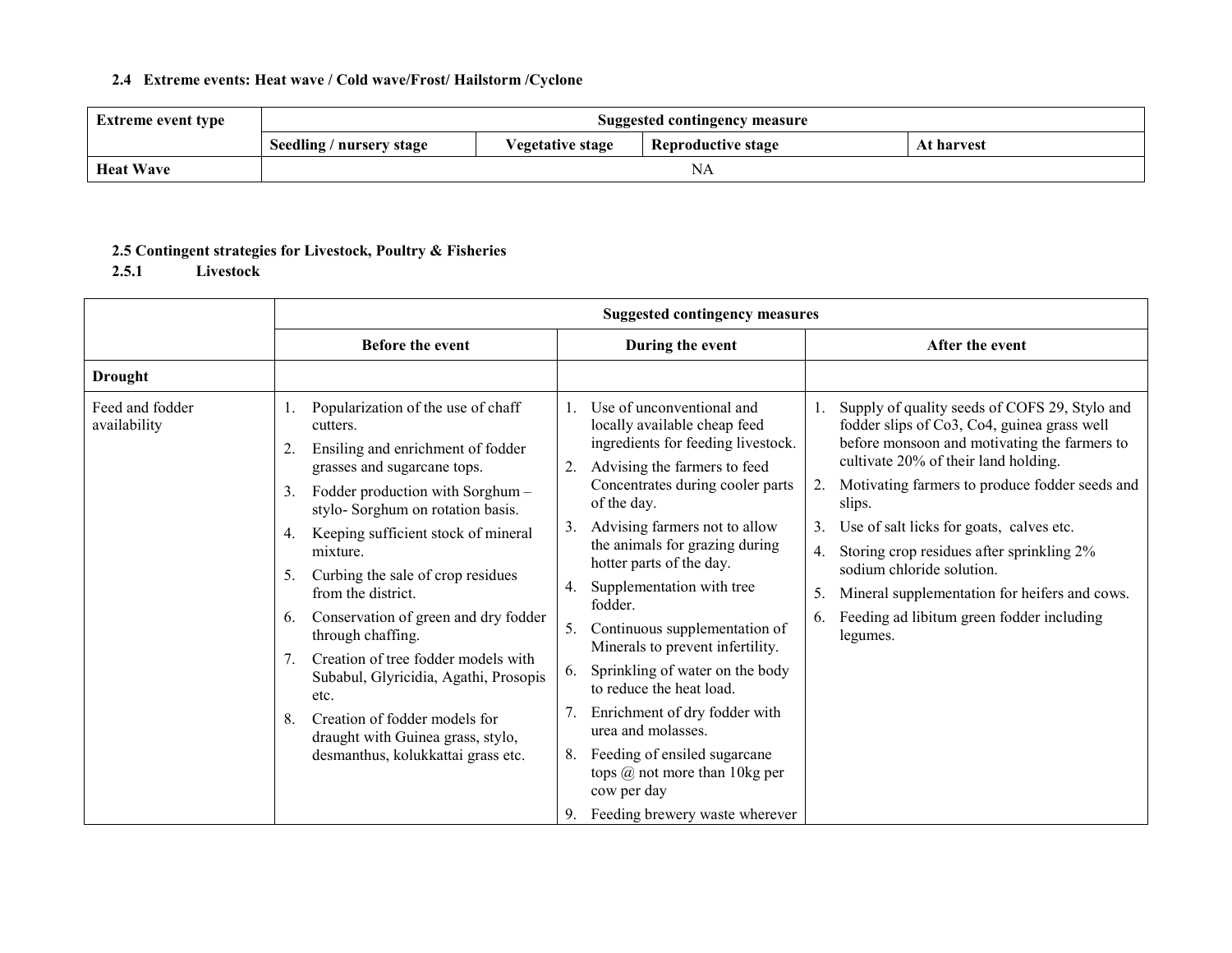|                                  |                                                                                                                                                                                                                                                                                                                                             | available.                                                                                                                                                                                                                                                                                                                                                                                                                                                                                                    |                                                                                                                                                                                   |
|----------------------------------|---------------------------------------------------------------------------------------------------------------------------------------------------------------------------------------------------------------------------------------------------------------------------------------------------------------------------------------------|---------------------------------------------------------------------------------------------------------------------------------------------------------------------------------------------------------------------------------------------------------------------------------------------------------------------------------------------------------------------------------------------------------------------------------------------------------------------------------------------------------------|-----------------------------------------------------------------------------------------------------------------------------------------------------------------------------------|
| Drinking water                   | Formation of community water tanks in<br>grazing areas and in veterinary<br>institutions.                                                                                                                                                                                                                                                   | 1. Treatment of Water with<br>Sanitizers.<br>2. Daily filling of community water<br>tank to avoid microbial load.<br>3. Provision of look warm water to<br>the young animals.                                                                                                                                                                                                                                                                                                                                 | Provision of wholesome water to all animals<br>irrespective of age                                                                                                                |
| Health and disease<br>management | Precaution notice and vaccination during<br>November<br>February:<br>1. Sheep pox – Kundrandarkovil block<br>2. FMD<br>- Annavasal block<br>June<br>Aug&Dec - Karambakkudi block<br>Sep&Oct - Aranthangi block<br>- Thiruvarankulam block<br><b>Nov</b><br>3. Blue tongue<br>Dec - Viralimalai block<br>4. B.Q<br>Nov. - Karambakkudi block | 1. Visiting the diseases outbreak<br>areas<br>2. Gathering information about<br>mortality pattern<br>3. Reporting the outbreak to local<br>veterinarian.<br>4. Ensuring proper disposal of the<br>carcasses<br>5. Isolation and treatment of affected<br>animals.<br>6. Deployment of vaccination squad<br>for performing ring vaccination (8)<br>k.m. radius) if necessary.<br>7. Preparation of disease<br>investigation report and sending<br>collected specimens to CRL and<br>CUL for further diagnosis. | 1. Sending disease outbreak annual and completion<br>report.<br>2. Keeping vigil on the disease outbreak.<br>General:<br>1. Nutritional supplementation<br>2. Breeding management |
| <b>Floods</b>                    |                                                                                                                                                                                                                                                                                                                                             |                                                                                                                                                                                                                                                                                                                                                                                                                                                                                                               |                                                                                                                                                                                   |
| Feed and fodder<br>availability  |                                                                                                                                                                                                                                                                                                                                             |                                                                                                                                                                                                                                                                                                                                                                                                                                                                                                               |                                                                                                                                                                                   |
| Drinking water                   |                                                                                                                                                                                                                                                                                                                                             |                                                                                                                                                                                                                                                                                                                                                                                                                                                                                                               |                                                                                                                                                                                   |
| Health and disease<br>management |                                                                                                                                                                                                                                                                                                                                             |                                                                                                                                                                                                                                                                                                                                                                                                                                                                                                               |                                                                                                                                                                                   |
| Cyclone                          |                                                                                                                                                                                                                                                                                                                                             |                                                                                                                                                                                                                                                                                                                                                                                                                                                                                                               |                                                                                                                                                                                   |
| Feed and fodder<br>availability  | 1. Provision of temporary shelter to all<br>livestock                                                                                                                                                                                                                                                                                       |                                                                                                                                                                                                                                                                                                                                                                                                                                                                                                               | 1. Cultivating fodder crops in wet lands.<br>2. Feeding unchaffed crop residues to the young                                                                                      |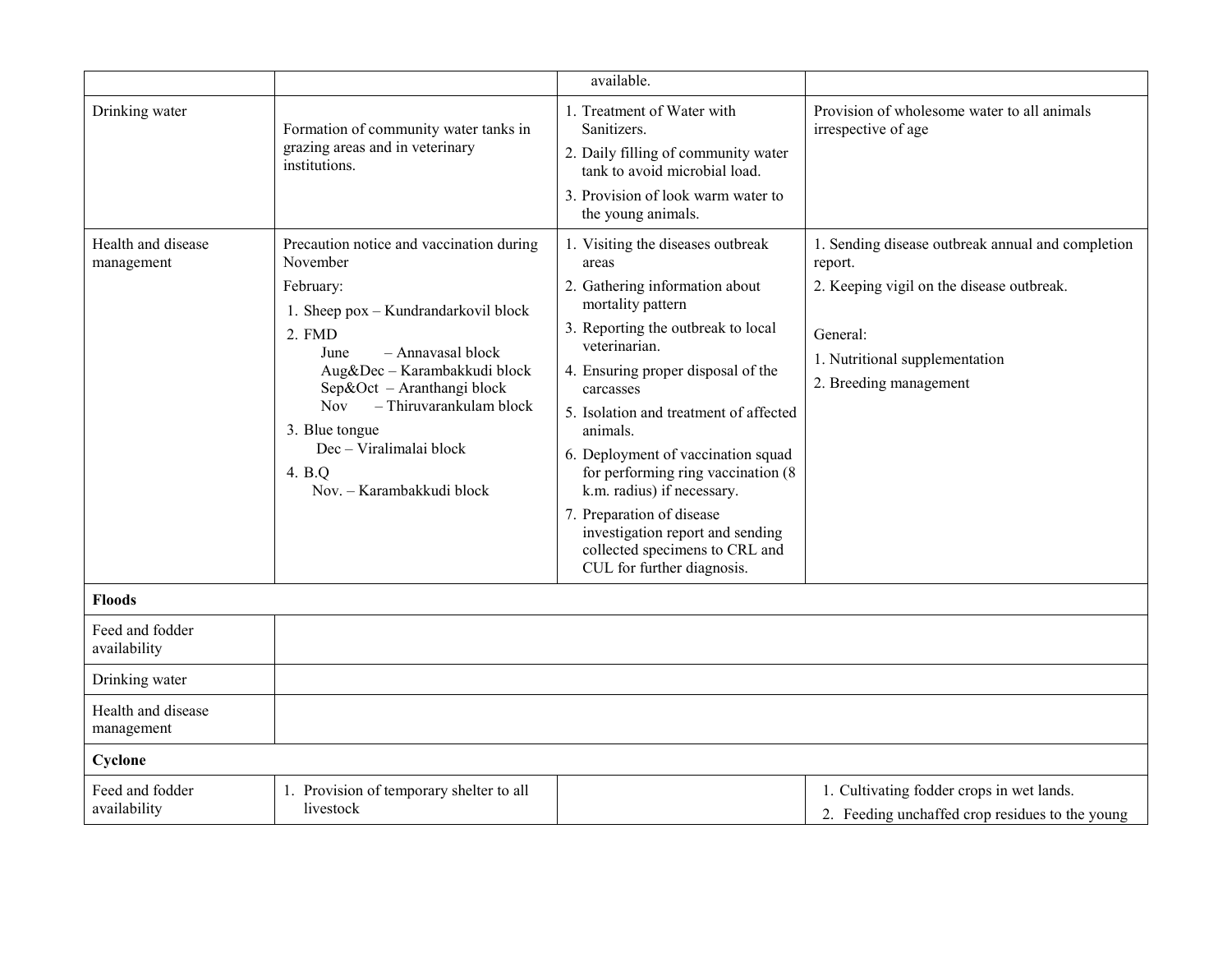|                                   | 2. Conservation of crop residues from<br>wetting during rains.<br>Supplementation of concentrates                                                                                                                                                                             |                                                                                                                                                                                                                                                                                                                                                                                                                                                                                                               | pasture grazing cows.                                                                                                                                                             |
|-----------------------------------|-------------------------------------------------------------------------------------------------------------------------------------------------------------------------------------------------------------------------------------------------------------------------------|---------------------------------------------------------------------------------------------------------------------------------------------------------------------------------------------------------------------------------------------------------------------------------------------------------------------------------------------------------------------------------------------------------------------------------------------------------------------------------------------------------------|-----------------------------------------------------------------------------------------------------------------------------------------------------------------------------------|
| Drinking water                    |                                                                                                                                                                                                                                                                               |                                                                                                                                                                                                                                                                                                                                                                                                                                                                                                               |                                                                                                                                                                                   |
| Health and disease<br>management  | February:<br>1. Sheep pox – Kundrandarkovil block<br>2. FMD<br>- Annavasal block<br>June<br>Aug&Dec - Karambakkudi block<br>Sep&Oct - Aranthangi block<br>- Thiruvarankulam block<br>Nov.<br>3. Blue tongue<br>Dec - Viralimalai block<br>4. B.O<br>Nov. - Karambakkudi block | 1. Visiting the diseases outbreak<br>areas<br>2. Gathering information about<br>mortality pattern<br>3. Reporting the outbreak to local<br>veterinarian.<br>4. Ensuring proper disposal of the<br>carcasses<br>5. Isolation and treatment of affected<br>animals.<br>6. Deployment of vaccination squad<br>for performing ring vaccination (8)<br>k.m. radius) if necessary.<br>7. Preparation of disease<br>investigation report and sending<br>collected specimens to CRL and<br>CUL for further diagnosis. | 1. Sending disease outbreak annual and<br>completion report.<br>2. Keeping vigil on the disease outbreak.<br>General:<br>1. Nutritional supplementation<br>2. Breeding management |
| Heat wave and cold wave           |                                                                                                                                                                                                                                                                               |                                                                                                                                                                                                                                                                                                                                                                                                                                                                                                               |                                                                                                                                                                                   |
| Shelter/environment<br>management |                                                                                                                                                                                                                                                                               | Splashing of water over the<br>1.<br>animals body<br>2. Provision of wallowing for<br>buffaloes and pigs<br>3. False ceiling under roof<br>4. Providing concentrates to the<br>animals during cooler parts of<br>the day.                                                                                                                                                                                                                                                                                     |                                                                                                                                                                                   |
| Health and disease<br>management  | February:<br>1. Sheep pox – Kundrandarkovil<br>block<br>2.<br><b>FMD</b><br>- Annavasal block<br>June                                                                                                                                                                         | 1. Visiting the diseases outbreak<br>areas<br>2. Gathering information about<br>mortality pattern<br>3. Reporting the outbreak to local                                                                                                                                                                                                                                                                                                                                                                       | 1. Sending disease outbreak annual and<br>completion report.<br>2. Keeping vigil on the disease outbreak.                                                                         |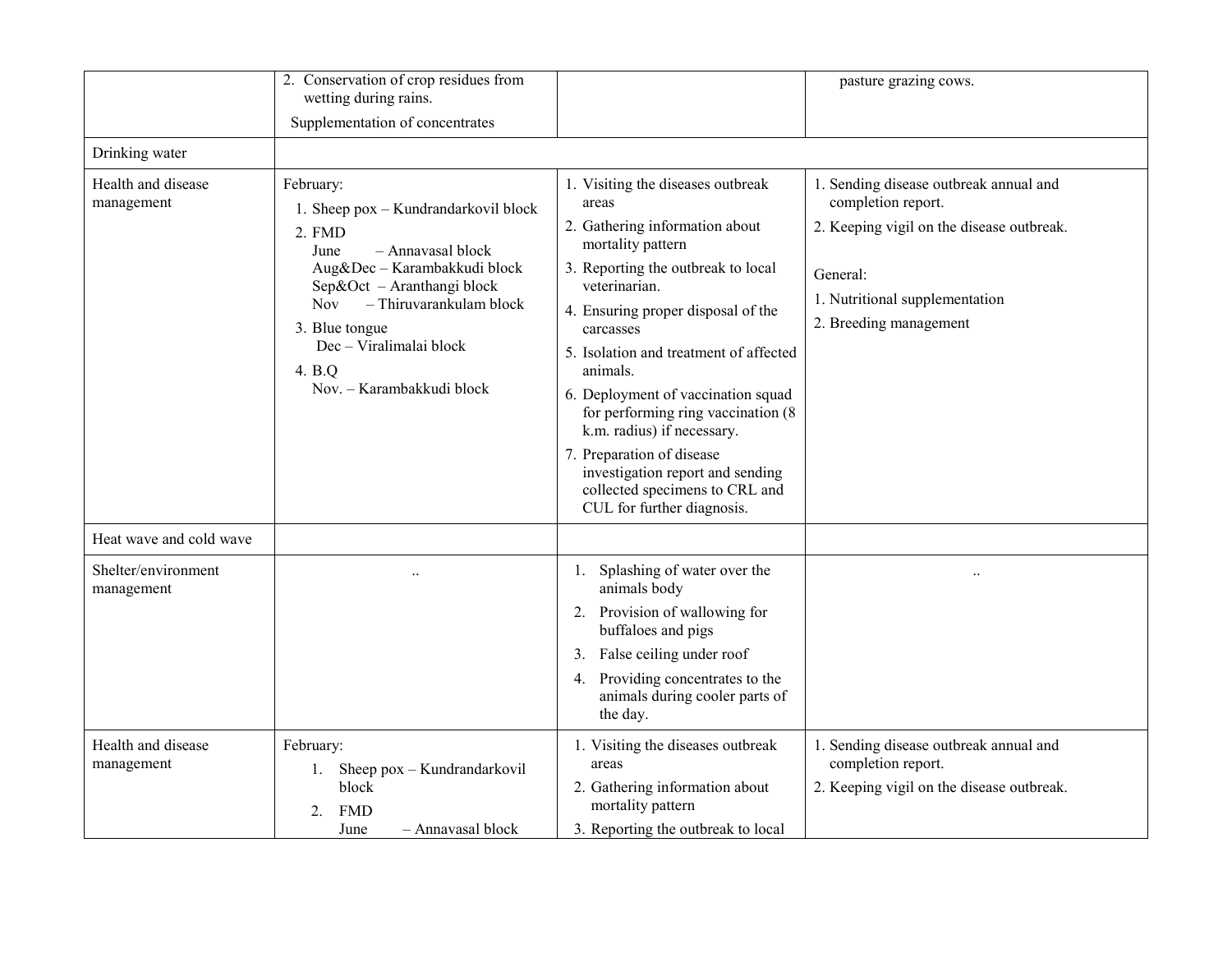| Aug&Dec - Karambakkudi<br>block Sep $&Oct$ – Aranthangi<br>block<br>- Thiruvarankulam<br><b>Nov</b><br>block<br>Blue tongue<br>Dec – Viralimalai block<br>B.Q<br>4.<br>Nov. – Karambakkudi block | veterinarian.<br>4. Ensuring proper disposal of the<br>carcasses<br>5. Isolation and treatment of<br>affected animals.<br>6. Deployment of vaccination<br>squad for performing ring<br>vaccination $(8 \text{ k.m.}$ radius) if<br>necessary. | General:<br>1. Nutritional supplementation<br>2. Breeding management |
|--------------------------------------------------------------------------------------------------------------------------------------------------------------------------------------------------|-----------------------------------------------------------------------------------------------------------------------------------------------------------------------------------------------------------------------------------------------|----------------------------------------------------------------------|
|                                                                                                                                                                                                  | 7. Preparation of disease<br>investigation report and sending<br>collected specimens to CRL and<br>CUL for further diagnosis.                                                                                                                 |                                                                      |



| <b>Drought</b>                   | <b>Suggested contingency measures</b>                                 |                                                                                       |                                                                                                           | Convergence/linkages<br>with ongoing                                |
|----------------------------------|-----------------------------------------------------------------------|---------------------------------------------------------------------------------------|-----------------------------------------------------------------------------------------------------------|---------------------------------------------------------------------|
|                                  |                                                                       |                                                                                       |                                                                                                           | programs, if any                                                    |
|                                  | Before the event                                                      | During the event                                                                      | After the event                                                                                           |                                                                     |
| Shortage of feed ingredients     | Procurement and storage<br>of feed ingredients                        | Nutritional supplementation of<br>poultry                                             | Nutritional supplementation of<br>poultry                                                                 |                                                                     |
| Drinking water                   | Ensuring ample supply of<br>potable water to poultry                  | . Supply of cool potable water to<br>poultry.                                         |                                                                                                           |                                                                     |
|                                  |                                                                       | 2. Water sanitation.                                                                  |                                                                                                           |                                                                     |
|                                  |                                                                       | 3. Filling overhead tanks with<br>water in the afternoons.                            |                                                                                                           |                                                                     |
|                                  |                                                                       | 4. Providing B-Complex and<br>Vitamin C in water.                                     |                                                                                                           |                                                                     |
| Health and disease<br>management | 1. Vaccination against<br>Ranikhet disease and<br>IBD.                | Feeding during early mornings<br>and in the evenings.<br>Maintenance of correct<br>2. | Nutritional<br>supplementation of<br>poultry.                                                             | <b>TANUVAS Agro</b><br>Meteorological Advisory Centre,<br>Namakkal. |
|                                  | 2. Deworming of poultry.<br>Provision of foggers<br>and sprinklers to | stocking ratio<br>Prevention and control of<br>3.<br>Coccidiosis in poultry.          | Preparation of road map<br>for increasing the feed<br>ingredients production.<br>Ensuring enough stock of | Linked to the regular vaccination<br>programmes of the Department   |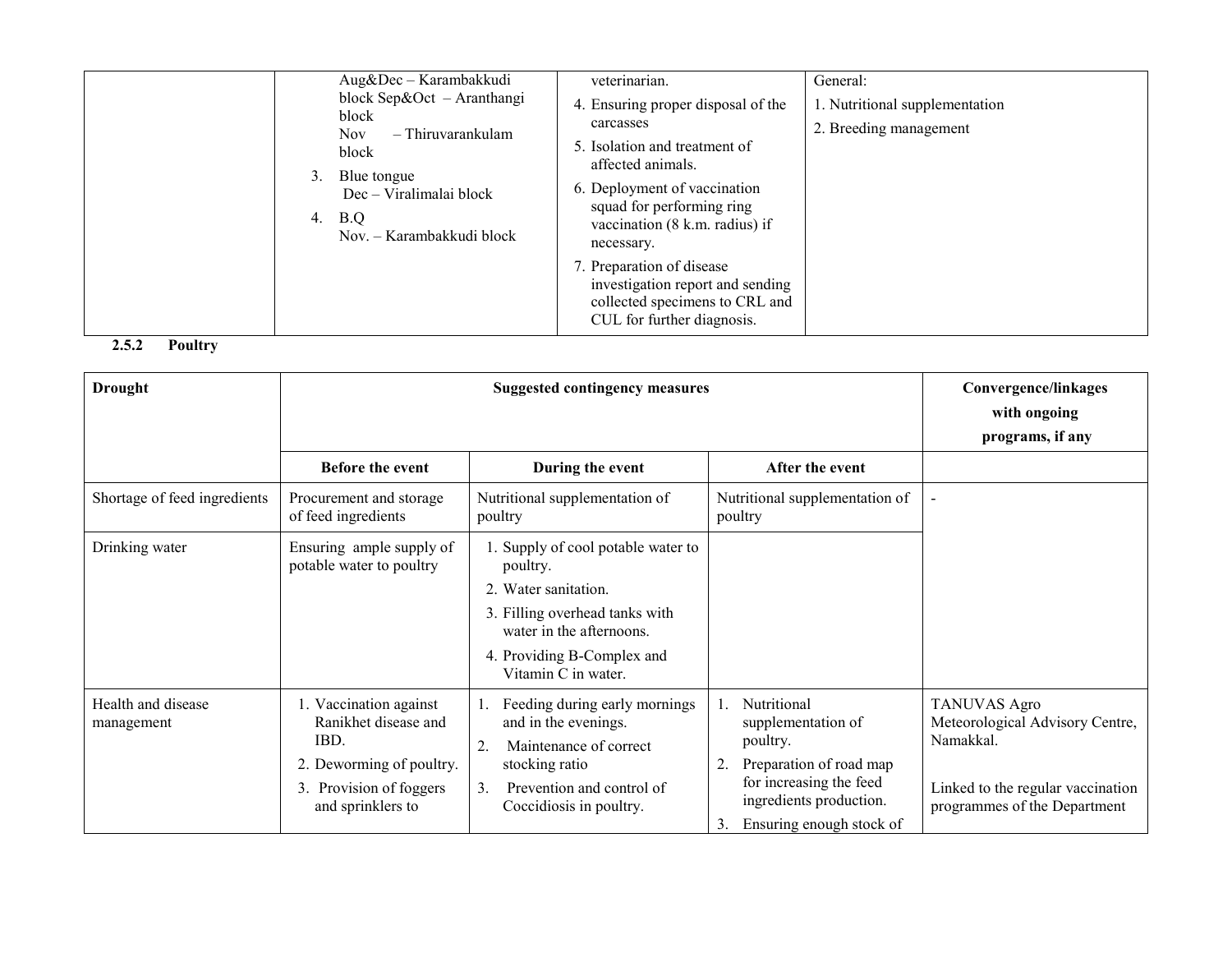|                                  | reduce heat load.                                                                                                                                                                                         | Summer management of<br>4.                                                                                                                                                                                                                                                                                                                                                                                                                                                                                                                                                                                                                                                                           | ingredients in the future.                                                                                                                                                                                      | of Animal Husbandry. |
|----------------------------------|-----------------------------------------------------------------------------------------------------------------------------------------------------------------------------------------------------------|------------------------------------------------------------------------------------------------------------------------------------------------------------------------------------------------------------------------------------------------------------------------------------------------------------------------------------------------------------------------------------------------------------------------------------------------------------------------------------------------------------------------------------------------------------------------------------------------------------------------------------------------------------------------------------------------------|-----------------------------------------------------------------------------------------------------------------------------------------------------------------------------------------------------------------|----------------------|
|                                  | 4. Supplementation of<br>vitamins and minerals.<br>5. Planning to avoid<br>laying period from<br>15th April to 15 <sup>th</sup> June.<br>6. Avoiding purchase of<br>chicks between<br>October to January. | poultry- use of foggers and<br>sprinklers<br>5.<br>Continuous supply of cool<br>potable water.<br>6. Supplementation of vitamins<br>and minerals.<br>7. Feeding during cooler parts of<br>the day.<br>8. Avoiding vaccination and<br>debeaking.<br>Reducing the energy density<br>9.<br>of ration and increasing the<br>lysine, methionine and Vitamin<br>C in the ration.<br>10. Mobilizing the feed ingredients<br>from adjacent districts.<br>Disease Outbreak:<br>1. Visiting poultry farm to<br>investigate the diseases<br>2. Collection of sample and<br>despatch to CUL for further<br>diagnosis<br>Isolation and treatment<br>3.<br>affected flock.<br>Proper disposal of dead birds.<br>4. | Disease Outbreak:<br>1. No poultry should be<br>introduced in the area for<br>next 3 months.<br>2. Compensation for forceful<br>culling.<br>3. Sending the disease<br>outbreak annual and<br>completion report. |                      |
| Floods                           |                                                                                                                                                                                                           |                                                                                                                                                                                                                                                                                                                                                                                                                                                                                                                                                                                                                                                                                                      |                                                                                                                                                                                                                 |                      |
| Shortage of feed ingredients     |                                                                                                                                                                                                           |                                                                                                                                                                                                                                                                                                                                                                                                                                                                                                                                                                                                                                                                                                      |                                                                                                                                                                                                                 |                      |
| Drinking water                   |                                                                                                                                                                                                           |                                                                                                                                                                                                                                                                                                                                                                                                                                                                                                                                                                                                                                                                                                      |                                                                                                                                                                                                                 |                      |
| Health and disease<br>management |                                                                                                                                                                                                           |                                                                                                                                                                                                                                                                                                                                                                                                                                                                                                                                                                                                                                                                                                      |                                                                                                                                                                                                                 |                      |
| Cyclone                          |                                                                                                                                                                                                           |                                                                                                                                                                                                                                                                                                                                                                                                                                                                                                                                                                                                                                                                                                      |                                                                                                                                                                                                                 |                      |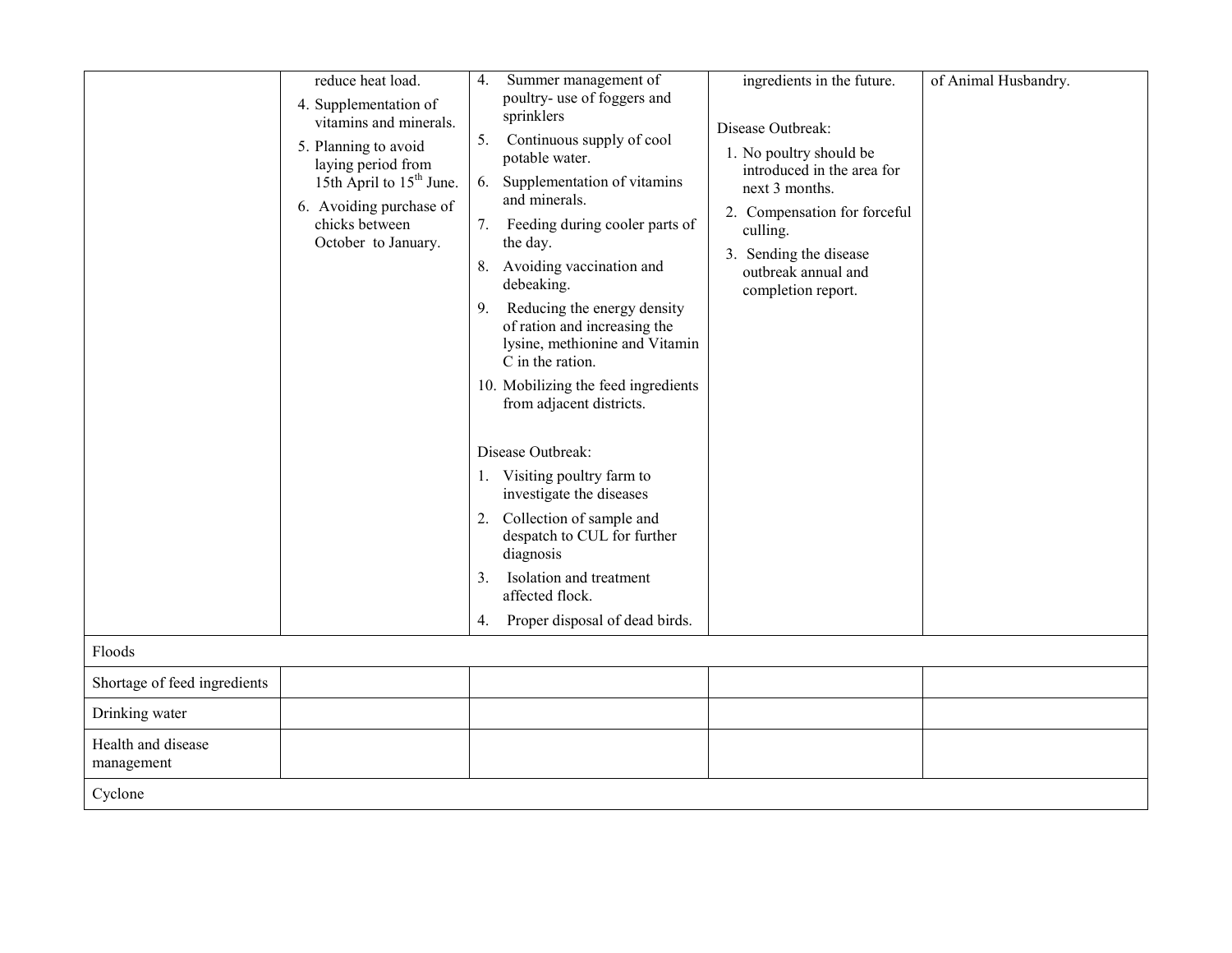| Shortage of feed ingredients                                | 1. Forecasting the<br>forthcoming cyclone<br>and informing the<br>farmers to keep the<br>required feed as stock<br>to meet during the<br>event. | 1. Providing sanitized water                                                                                                                                                                                                                           | 1. Providing sanitized water                                                                                                                                                                                    |                                                                                                                                                                |
|-------------------------------------------------------------|-------------------------------------------------------------------------------------------------------------------------------------------------|--------------------------------------------------------------------------------------------------------------------------------------------------------------------------------------------------------------------------------------------------------|-----------------------------------------------------------------------------------------------------------------------------------------------------------------------------------------------------------------|----------------------------------------------------------------------------------------------------------------------------------------------------------------|
| Drinking water                                              | 1. Forecasting the<br>forthcoming cyclone and<br>informing the farmers to<br>provide warm potable<br>water to the birds.                        | 1. Providing sanitized water                                                                                                                                                                                                                           | 1. Providing sanitized water                                                                                                                                                                                    |                                                                                                                                                                |
| Health and disease<br>management<br>Heat wave and cold wave | 1. Vaccination against<br>Ranikhet disease and<br><b>IBD</b><br>2. Deworming of poultry<br>3. Supplementation of<br>vitamins and minerals.      | Disease Outbreak:<br>1. Visiting poultry farm to<br>investigate the diseases<br>2. Collection of sample and<br>despatch to CUL for further<br>diagnosis<br>3. Isolation and treatment affected<br>flock.<br>4. Proper disposal of dead birds.          | Disease Outbreak:<br>1. No poultry should be<br>introduced in the area for<br>next 3 months.<br>2. Compensation for forceful<br>culling.<br>3. Sending the disease<br>outbreak annual and<br>completion report. | <b>TANUVAS Agro</b><br>Meteorological Advisory Centre,<br>Namkal.<br>Linked to the regular vaccination<br>programmes of the Department<br>of Animal Husbandry. |
| Shelter/environment<br>management                           | $\sim$ $\sim$                                                                                                                                   | 1. Provision of foggers and<br>sprinklers<br>2. Reducing the energy density of<br>ration and increasing the lysine,<br>methionine and Vitamin C in the<br>ration.<br>3. Avoiding potassium chloride<br>and sodium bicarbonate at the<br>required level | $\cdot$ $\cdot$                                                                                                                                                                                                 | $\sim$ $\sim$ $\sim$                                                                                                                                           |
| Health and disease<br>management                            |                                                                                                                                                 | Avoiding the outbreak of RD, Fly<br>control measures to avoid drop in<br>egg production                                                                                                                                                                |                                                                                                                                                                                                                 |                                                                                                                                                                |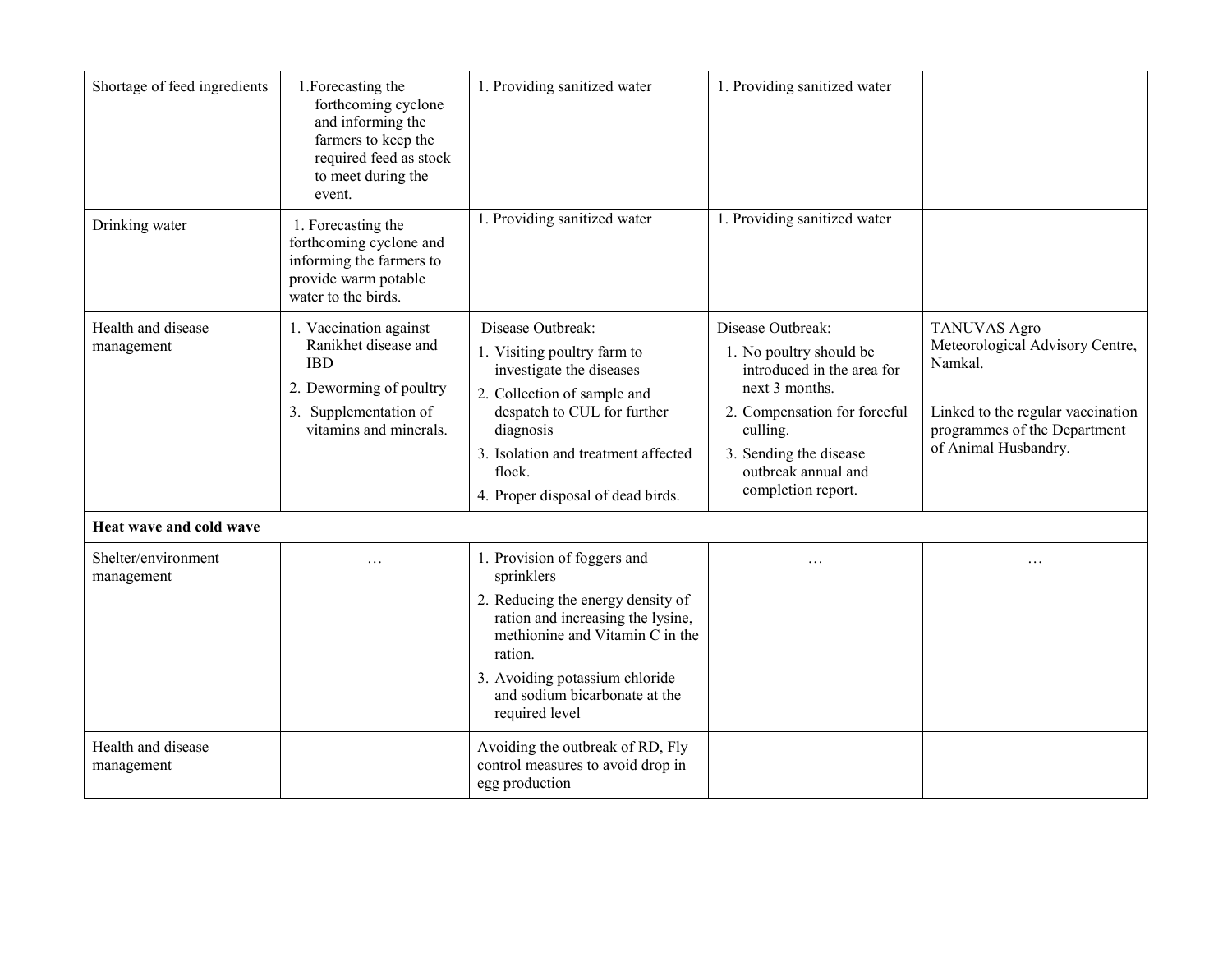#### 2.5.3Fisheries/ Aquaculture

|                                                                         | <b>Suggested contingency measures</b> |                                                                  |                                  |  |  |
|-------------------------------------------------------------------------|---------------------------------------|------------------------------------------------------------------|----------------------------------|--|--|
|                                                                         | <b>Before the event</b>               | During the event                                                 | After the event                  |  |  |
| 1) Drought                                                              |                                       |                                                                  |                                  |  |  |
| A. Capture                                                              |                                       |                                                                  |                                  |  |  |
| Marine                                                                  |                                       |                                                                  |                                  |  |  |
| Inland                                                                  |                                       | <b>NA</b>                                                        |                                  |  |  |
| (i) Shallow water depth due to<br>insufficient rains/inflow             |                                       |                                                                  |                                  |  |  |
| (ii) Changes in water quality                                           |                                       |                                                                  |                                  |  |  |
| <b>B.</b> Aquaculture                                                   |                                       |                                                                  |                                  |  |  |
| (i) Shallow water in ponds due to<br>insufficient rains/inflow          | Safe disposal of the stock            | Emergency harvest/Water supply<br>from other sources (bore well) | Pond drying till bottom cracking |  |  |
| (ii) Impact of salt load build up in<br>ponds / change in water quality | Increase in salinity                  |                                                                  | Reclamation of soil              |  |  |
| 2) Floods                                                               |                                       |                                                                  |                                  |  |  |
| A. Capture                                                              |                                       |                                                                  |                                  |  |  |
| Marine                                                                  | Prevention of fishing                 | Safely return back to the<br>shore/Staying in cyclone shelter    | Return to fishing                |  |  |
| Inland                                                                  |                                       |                                                                  |                                  |  |  |
| (i) Average compensation paid due to<br>loss of human life              |                                       |                                                                  |                                  |  |  |
| (ii) No. of boats / nets/damaged                                        |                                       |                                                                  |                                  |  |  |
| (iii) No.of houses damaged                                              |                                       | <b>NA</b>                                                        |                                  |  |  |
| (iv) Loss of stock                                                      |                                       |                                                                  |                                  |  |  |
| (v) Changes in water quality                                            |                                       |                                                                  |                                  |  |  |
| (vi) Health and diseases                                                |                                       |                                                                  |                                  |  |  |
| <b>B.</b> Aquaculture                                                   |                                       |                                                                  |                                  |  |  |
| (i) Inundation with flood water                                         | Raising the bunds                     | Damage and loss                                                  | Strengthening the bunds          |  |  |